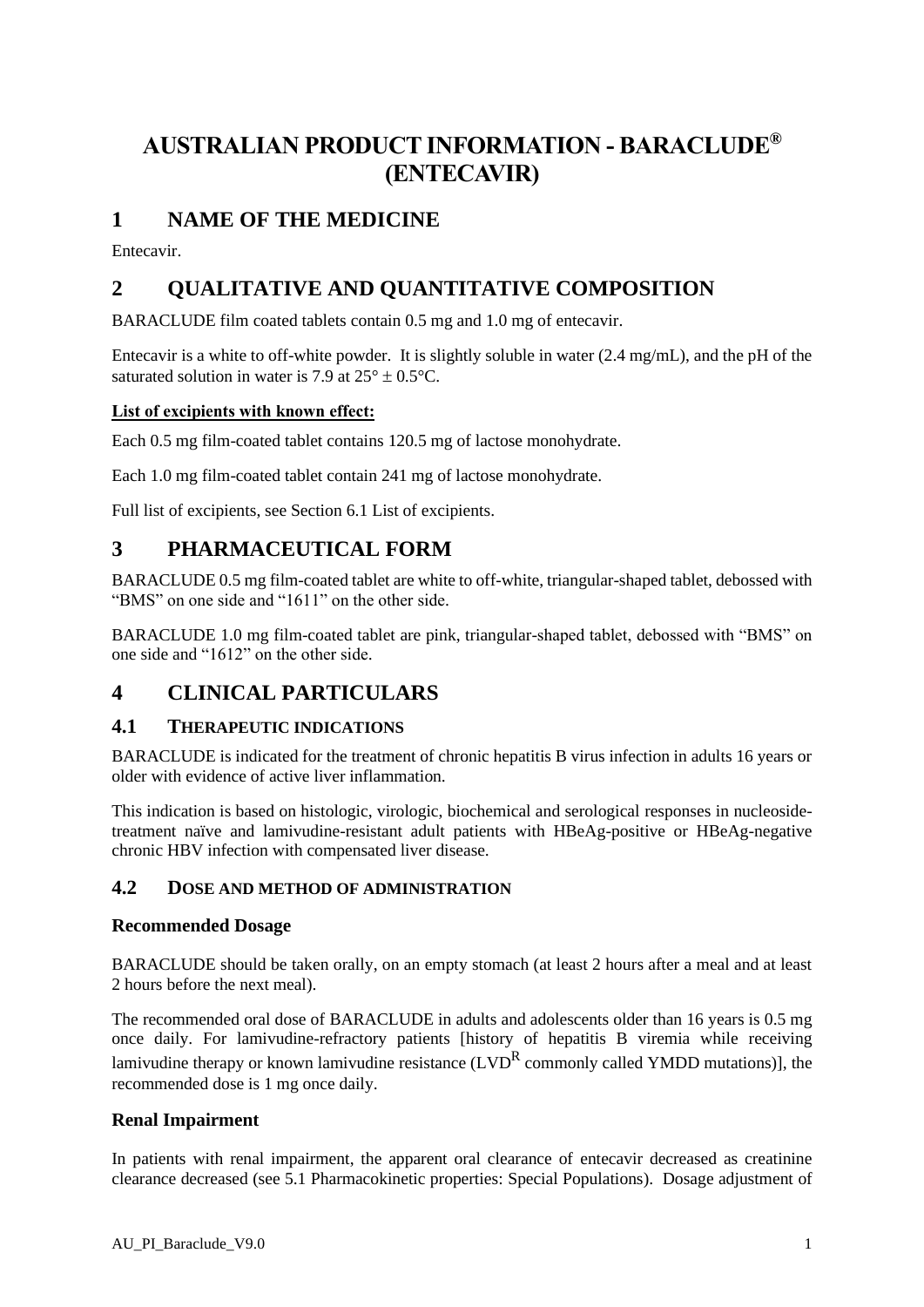BARACLUDE is recommended for patients with creatinine clearance <50 mL/min, including patients on haemodialysis or CAPD, as shown in Table 1.

| <b>Creatinine Clearance (mL/min)</b> | <b>Nucleoside Naïve</b> | <b>Lamivudine Refractory</b> |
|--------------------------------------|-------------------------|------------------------------|
| $\geq 50$                            | 0.5 mg once daily       | 1.0 mg once daily            |
| 30 to $< 50$                         | $0.25$ mg once daily*   | 0.5 mg once daily            |
|                                      | or                      | or                           |
|                                      | 0.5 mg every 48 hours   | 1.0 mg every 48 hours        |
| 10 to $<$ 30                         | $0.15$ mg once daily*   | $0.3$ mg once daily*         |
|                                      | or                      | or                           |
|                                      | 0.5 mg every 72 hours   | 1.0 mg every 72 hours        |
| < 10                                 | $0.05$ mg once daily*   | $0.1$ mg once daily*         |
|                                      | or                      | or                           |
|                                      | 0.5 mg every 5-7 days   | 1.0 mg every 5-7 days        |
| Haemodialysis or CAPD**              | $0.05$ mg once daily*   | $0.1$ mg once daily*         |
|                                      | or                      | or                           |
|                                      | 0.5 mg every 5-7 days   | 1.0 mg every 5-7 days        |

**Table 1. Recommended Dosage of Entecavir in Patients with Renal Impairment**

\* For doses  $< 0.5$  mg please seek alternative treatment options. Do not split tablets.<br>\*\* On haemodialysis days, administer after haemodialysis

On haemodialysis days, administer after haemodialysis

# **Hepatic Impairment**

No dosage adjustment is necessary for patients with hepatic impairment.

# **Duration of Therapy**

The optimal duration of treatment with entecavir for patients with chronic hepatitis B infection and the relationship between treatment and long-term outcomes such as cirrhosis and hepatocellular carcinoma are unknown.

# **4.3 CONTRAINDICATIONS**

BARACLUDE is contraindicated in patients with previously demonstrated hypersensitivity to entecavir or any component of the product. See section 6.1 List of excipients.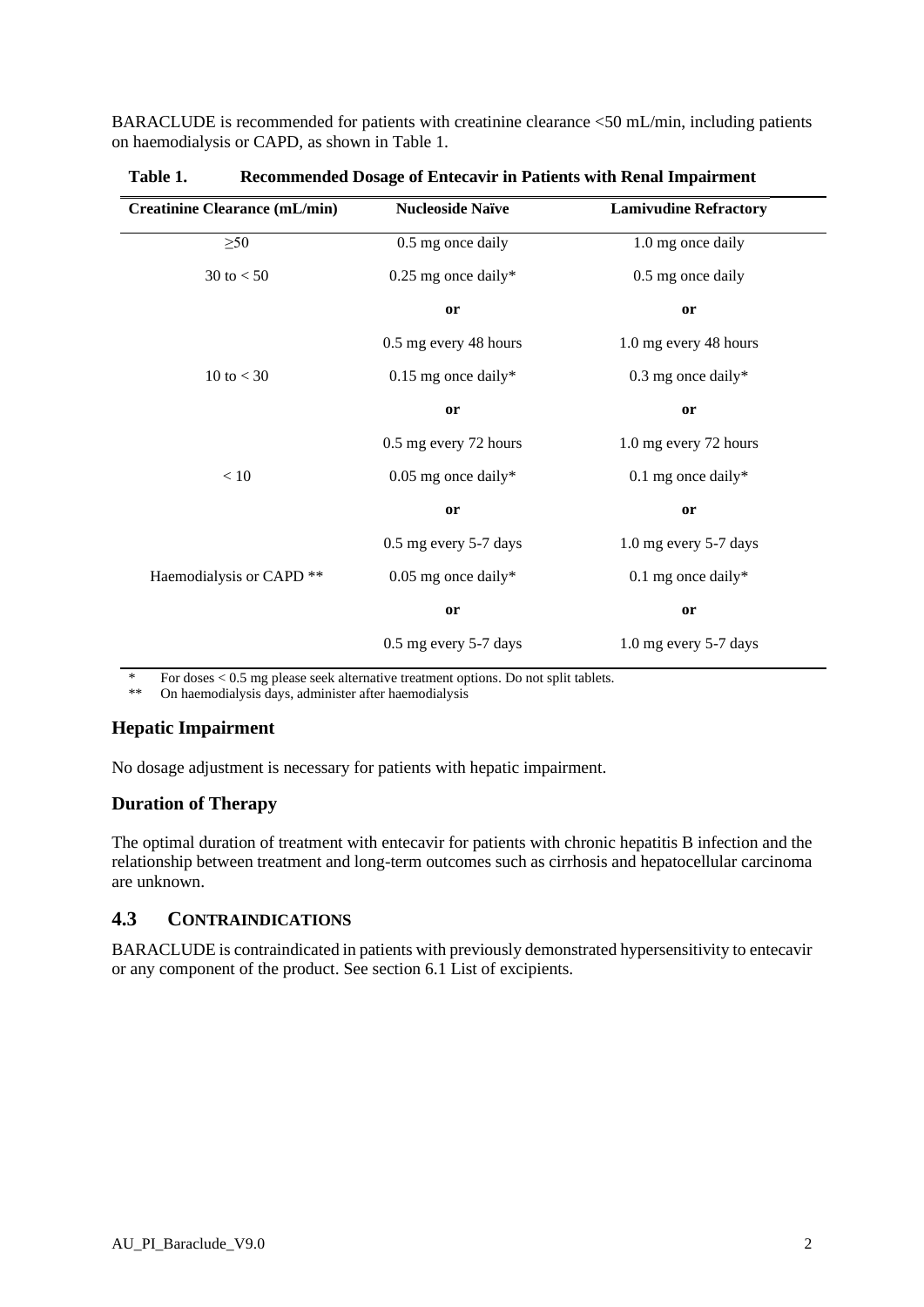#### **4.4 SPECIAL WARNINGS AND PRECAUTIONS FOR USE**

#### **Co-infection with HIV**

**Therapy with entecavir is not recommended for HIV/HBV co-infected patients who are not receiving highly active antiretroviral therapy. There is a potential for the development of HIV resistance if entecavir is used to treat chronic hepatitis B infection in patients with untreated HIV infection.**

#### **Lactic acidosis**

Lactic acidosis and severe hepatomegaly with steatosis, including fatal cases, have been reported with the use of nucleoside analogues alone or in combination with antiretrovirals.

#### **Exacerbations of hepatitis after discontinuation of treatment**

Acute exacerbation of hepatitis has been reported in patients who have discontinued hepatitis B therapy, including therapy with BARACLUDE (see 4.8 Adverse effects (Undesirable effects)). The majority of post-treatment exacerbations appear to be self-limited. However, severe exacerbations, including fatalities, may occur. Hepatic function should be monitored closely for at least several months after discontinuation. If appropriate, resumption of hepatitis B therapy may be warranted.

#### **Use in renal impairment**

Dosage adjustment of BARACLUDE is recommended for patients with renal impairment who have creatinine clearance <50 mL/min (see 4.2 Dose and method of administration**)**.

#### **Liver transplant recipients**

Limited data are available on the safety and efficacy of BARACLUDE in liver transplant recipients. In a single-arm, open-label study, patients who had HBV DNA less than 172 IU/mL at the time of transplant were treated with BARACLUDE 1 mg once daily post-transplant. On treatment, 15 subjects (23%) had liver-related adverse events of interest: fourteen subjects had ascites (22%) and 1 subject each had bacterial peritonitis, hepatic encephalopathy, and recurrent HCC. In 12 of the 15 subjects, all liver-related events occurred during the first 30 days post-transplant, and were considered postoperative complications. During the first 30 days post-transplant, 18 of 65 treated subjects (28%) or 8 of 61 evaluable subjects (13%) had episodes of acute liver rejection with 1 subject who required retransplantation. None of the 61 evaluable patients had virologic recurrence. The frequency and nature of adverse events and acute liver rejection in this study were consistent with those expected in patients who have received a liver transplant and the known safety profile of BARACLUDE. (See 5.1) Pharmacodynamic properties: Clinical trials.)

Renal function should be carefully monitored before and during BARACLUDE therapy in liver transplant recipients receiving an immunosuppressant that may affect renal function such as cyclosporine or tacrolimus (see 4.2 Dose and method of administration: Hepatic Impairment and 5.1 Pharmacodynamic properties: Patients with hepatic impairment and Liver transplant recipients).

#### **Decompensated liver disease**

A study of BARACLUDE at a dose of 1 mg once daily has been conducted in patients with decompensated liver disease (see 5.1 Pharmacodynamic properties: Clinical trials and 4.8 Adverse effects (Undesirable effects)).

#### **Co-infection with hepatitis C or D**

There are no data on the efficacy of BARACLUDE in patients co-infected with hepatitis C or D.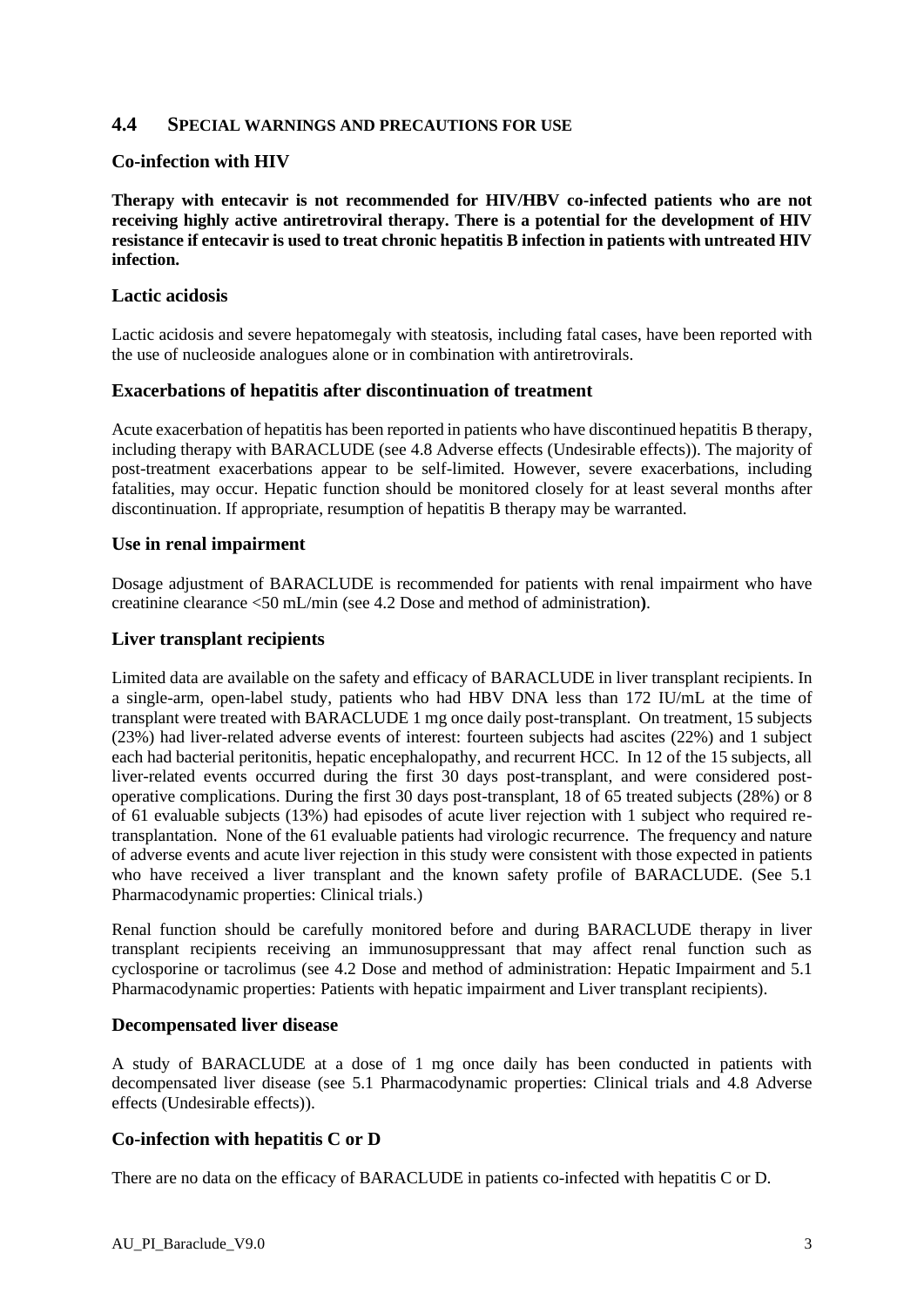## **Paediatric use**

Safety and effectiveness of BARACLUDE in paediatric patients below the age of 16 years have not been established.

#### **Use in the elderly**

Clinical studies of BARACLUDE did not include sufficient numbers of participants aged 65 years and over to determine whether they respond differently from younger participants. Other reported clinical experience has not identified differences in responses between the elderly and younger patients. Entecavir is substantially excreted by the kidney, and the risk of toxic reactions to this drug may be greater in patients with impaired renal function. Because elderly patients are more likely to have decreased renal function, care should be taken in dose selection, and it may be useful to monitor renal function (see 4.2 Dose and method of administration: Renal Impairment).

#### **Lactose**

This medicinal product contains 120.5 mg of lactose in each 0.5 mg daily dose and 241 mg of lactose in each 1 mg daily dose. BARACLUDE should be used with caution in patients with lactose intolerance.

Patients with rare hereditary problems of galactose intolerance, the Lapp lactase deficiency, or glucosegalactose malabsorption should not take this medicine.

#### **Effects on laboratory tests**

No data available.

#### **Patient information**

A Consumer Medicine Information Leaflet for BARACLUDE is available for patient information.

Patients should remain under the care of a physician while taking BARACLUDE. They should discuss any new symptoms or concurrent medications with their physician.

Patients should be advised to take BARACLUDE on an empty stomach (at least 2 hours before and at least 2 hours after a meal).

Patients should be informed that deterioration of liver disease may occur in some cases if treatment is discontinued, and that they should discuss any change in regimen with their physician.

Patients should be advised that treatment with BARACLUDE has not been shown to reduce the risk of transmission of HBV to others through sexual contact or blood contamination.

#### **4.5 INTERACTIONS WITH OTHER MEDICINES AND OTHER FORMS OF INTERACTIONS**

*Medicinal products:* Since entecavir is predominantly eliminated by the kidney (see 5.2) Pharmacokinetic properties: Excretion), coadministration with medicinal products that reduce renal function or compete for active tubular secretion may increase serum concentrations of either medicinal product. Coadministration of entecavir with either lamivudine, adefovir dipivoxil or tenofovir disoproxil fumarate resulted in no significant drug interactions. The effects of coadministration of entecavir with other medicinal products that are excreted renally or affect renal function have not been evaluated. Patients should be monitored closely for adverse events when BARACLUDE is coadministered with such medicinal products.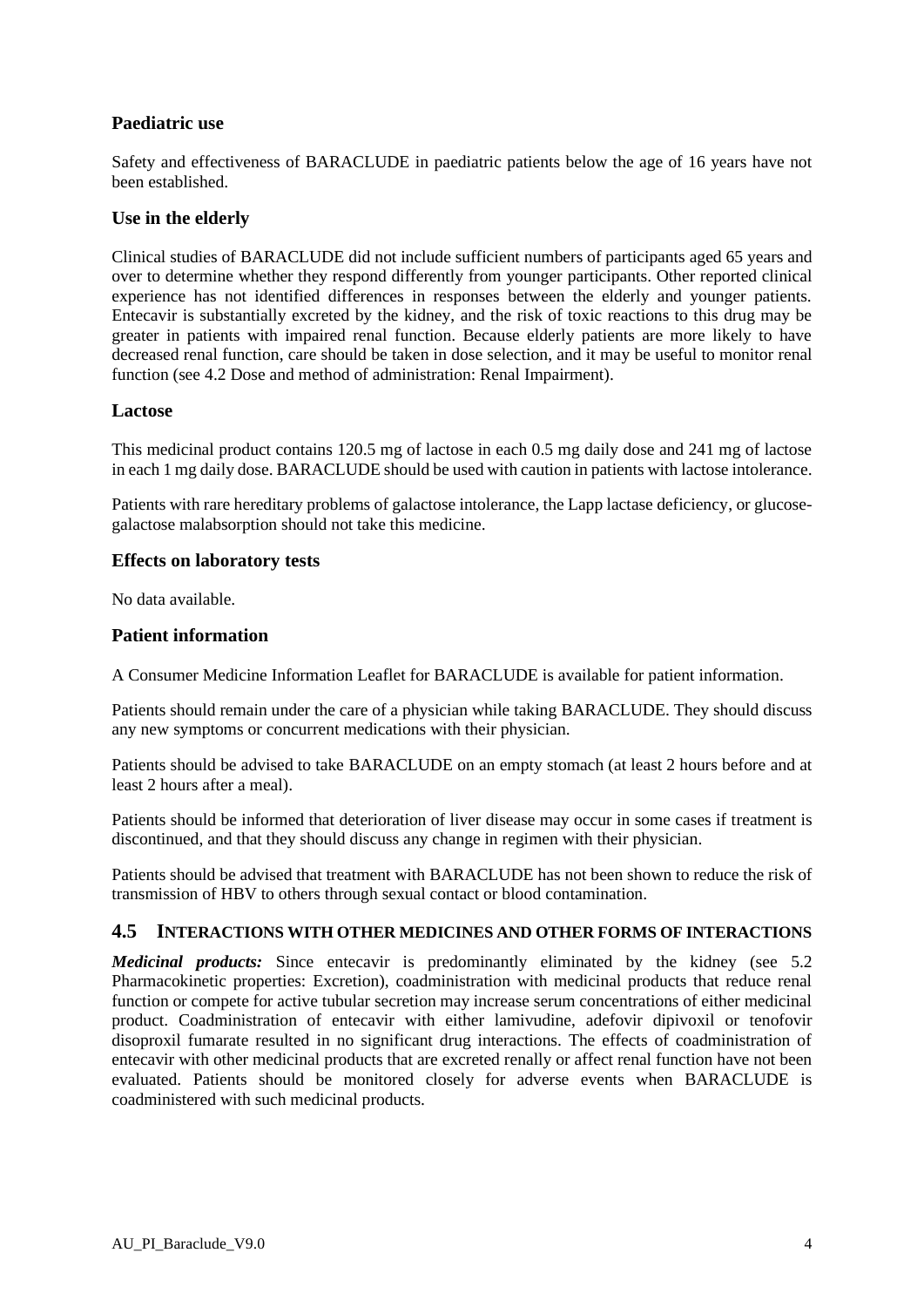# **4.6 FERTILITY, PREGNANCY AND LACTATION**

## **Effects on fertility**

Male and female rat fertility was unaffected by drug exposures (AUC) up to approximately 160 (male) and 230 (female) times that in humans treated with a daily dose of 1 mg. Testicular seminiferous tubule degeneration or germinal epithelial maturation arrest was observed in long-term rodent studies, at drug exposures that were  $\geq$ 10 (mice) and 29 (rats) times the human value, and in dog studies at exposures >379 times the human value. No testicular changes were evident in monkeys at exposures up to 114 times the clinical exposure.

#### **Use in pregnancy**

#### **Pregnancy Category B3**

There are no adequate and well-controlled studies in pregnant women. BARACLUDE should be used during pregnancy only if the potential benefit justifies the potential risk to the fetus.

There are no data on the effect of entecavir on transmission of HBV from mother to infant. Therefore, appropriate interventions should be used to prevent neonatal acquisition of HBV.

In animal experiments, embryofetal development was unaffected at drug exposures (AUC) of up to 23 (rats) and 175 (rabbits) times the maximum human exposure (1 mg daily dose). Slightly increased resorptions occurred in rats at a maternotoxic dose resulting in a higher drug exposure (150 times the human value), while embryofetal development was severely retarded at a maternotoxic dose resulting in a drug exposure >2500 times the human value; tail and vertebral malformations were observed. A drug exposure 730 times the maximum human value resulted in increased resorptions and incomplete fetal hyoid ossification in rabbits, in the absence of maternal toxicity. Rat offspring development was unaffected at drug exposures approximately 230 times the human value, when mothers were treated from early gestation to the end of lactation.

#### **Pregnancy Registry:**

To monitor maternal-fetal outcomes of pregnant women exposed to entecavir, a Pregnancy Registry has been established. Physicians are encouraged to register patients by calling 1-800-067-567.

#### **Use in lactation**

Entecavir and/or its conjugate metabolites are excreted in the milk of rats. It is not known whether excretion occurs in human milk. Mothers should be instructed not to breast-feed if they are taking **BARACLUDE** 

#### **4.7 EFFECTS ON ABILITY TO DRIVE AND USE MACHINES**

The effects of this medicine on a person's ability to drive and use machines were not assessed as part of its registration.

#### **4.8 ADVERSE EFFECTS (UNDESIRABLE EFFECTS)**

Assessment of adverse reactions is based on four clinical studies in which 1720 patients with chronic HBV infection received double-blind treatment with BARACLUDE 0.5 mg/day (n=679), BARACLUDE 1 mg/day (n=183), or lamivudine (n=858) for up to 107 weeks. The safety profiles of BARACLUDE and lamivudine were comparable in these studies. Among BARACLUDE-treated patients, the most common adverse events of any severity with at least a possible relation to BARACLUDE were headache (9%), fatigue (6%), dizziness (4%) and nausea (3%).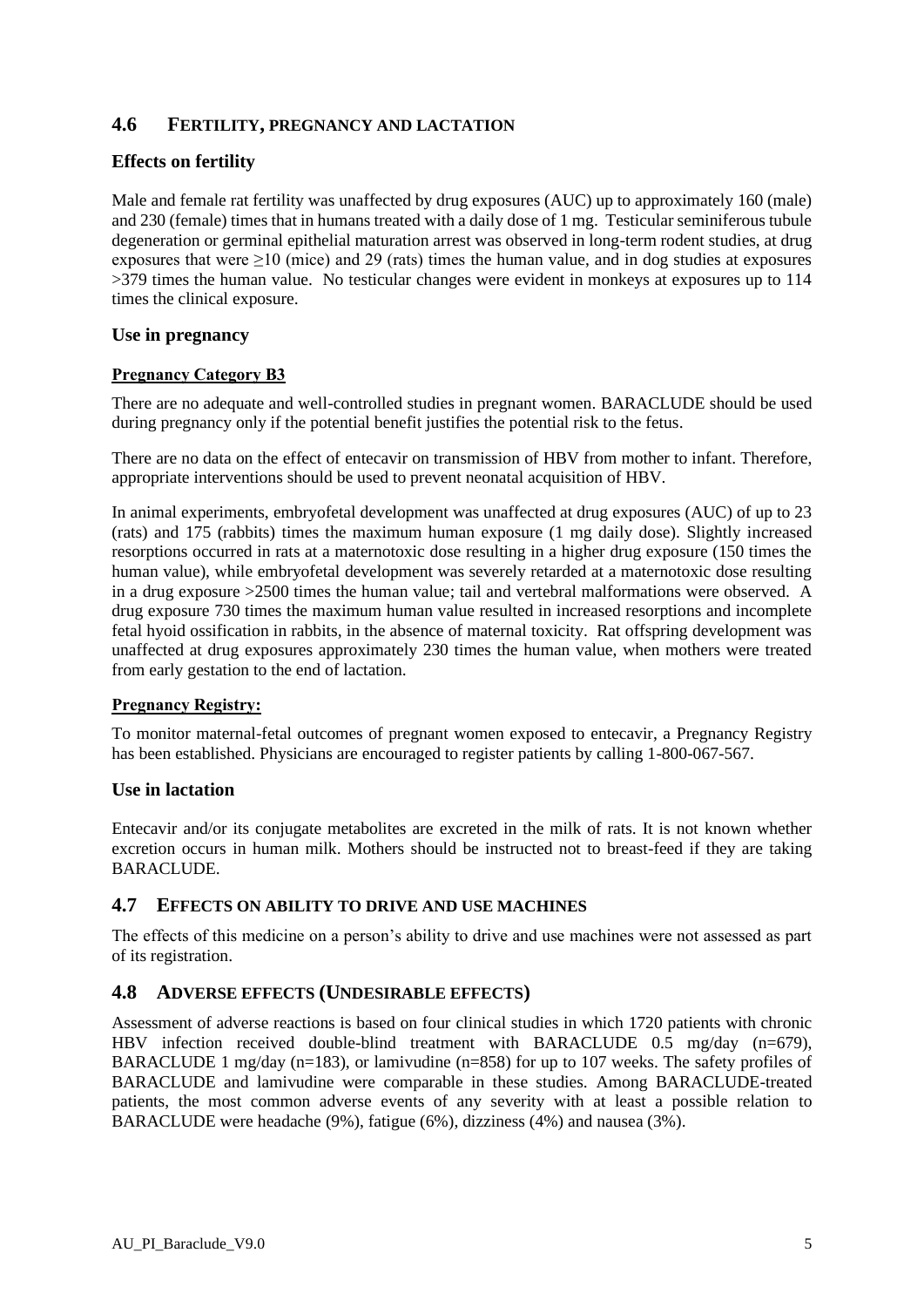In these clinical studies, the 594 entecavir-treated patients who received blinded therapy for more than 52 weeks reported adverse reactions similar in nature and severity to those reported during the first 52 weeks of treatment.

#### **Clinical trials adverse events**

Selected clinical adverse events of moderate-severe intensity and considered at least possibly related to treatment occurring during therapy in four clinical studies in which BARACLUDE was compared to lamivudine are presented in Table 2.

|                         | Nucloside-Naive <sup>b</sup> |                | Lamivudine-Refractory <sup>c</sup>   |                |  |
|-------------------------|------------------------------|----------------|--------------------------------------|----------------|--|
| <b>Body System/</b>     | <b>BARACLUDE</b>             | Lamivudine     | <b>BARACLUDE</b>                     | Lamivudine     |  |
| <b>Adverse Event</b>    | $0.5 \text{ mg}$             | $100$ mg       | 1 <sub>mg</sub>                      | $100$ mg       |  |
|                         | $n=679$                      | $n = 668$      | $n=183$                              | $n=190$        |  |
| <b>Gastrointestinal</b> |                              |                |                                      |                |  |
| Diarrhea                | $<$ 1%                       | $\overline{0}$ | 1%                                   | $\overline{0}$ |  |
| Dyspepsia               | $<$ 1%                       | $<$ 1%         | 1%                                   | $\overline{0}$ |  |
| Nausea                  | $<$ 1%                       | $<$ 1%         | $<$ 1%                               | 2%             |  |
| Vomiting                | $<\!\!1\%$                   | ${<}1\%$       | $<$ 1%                               | $\mathbf{0}$   |  |
| <b>General</b>          |                              |                |                                      |                |  |
| Fatigue                 | 1%                           | 1%             | 3%<br>3%                             |                |  |
| <b>Nervous System</b>   |                              |                |                                      |                |  |
| Headache                | 2%                           | 2%             | 4%                                   | 1%             |  |
| <b>Dizziness</b>        | $<$ 1%                       | $<$ 1%         | $\boldsymbol{0}$                     | 1%             |  |
| Somnolence              | $<\!\!1\%$                   | ${<}1\%$       | $\boldsymbol{0}$<br>$\boldsymbol{0}$ |                |  |
| Psychiatric             |                              |                |                                      |                |  |
| Insomnia                | $<$ 1%                       | $<\!\!1\%$     | $\boldsymbol{0}$                     | $<\!\!1\%$     |  |

#### **Table 2. Selected Clinical Adverse Events<sup>a</sup> of moderate-Severe Intensity (Grades 2-4) Reported in Four Entecavir Clinical Trials**

<sup>a</sup> Includes events of possible, probable, certain or unknown relationship to treatment regimen.

 $<sup>b</sup>$  Studies AI463022 and AI463027.</sup>

c Includes Study AI463206 and the BARACLUDE 1 mg and lamivudine treatment arms of Study AI463014 a Phase 2 multinational, randomized, double-blind study of three doses of BARACLUDE (0.1, 0.5, and 1 mg) once daily versus continued lamivudine 100 mg once daily for up to 52 weeks in patients who experienced recurrent viremia on lamivudine therapy.

#### **Laboratory findings**

Table 3 shows laboratory findings from four double-blind, lamivudine-controlled clinical studies in which 679 nucleoside-naive patients received BARACLUDE 0.5 mg once daily for a median of 53 weeks and 183 lamivudine-refractory patients received BARACLUDE 1 mg for a median of 69 weeks.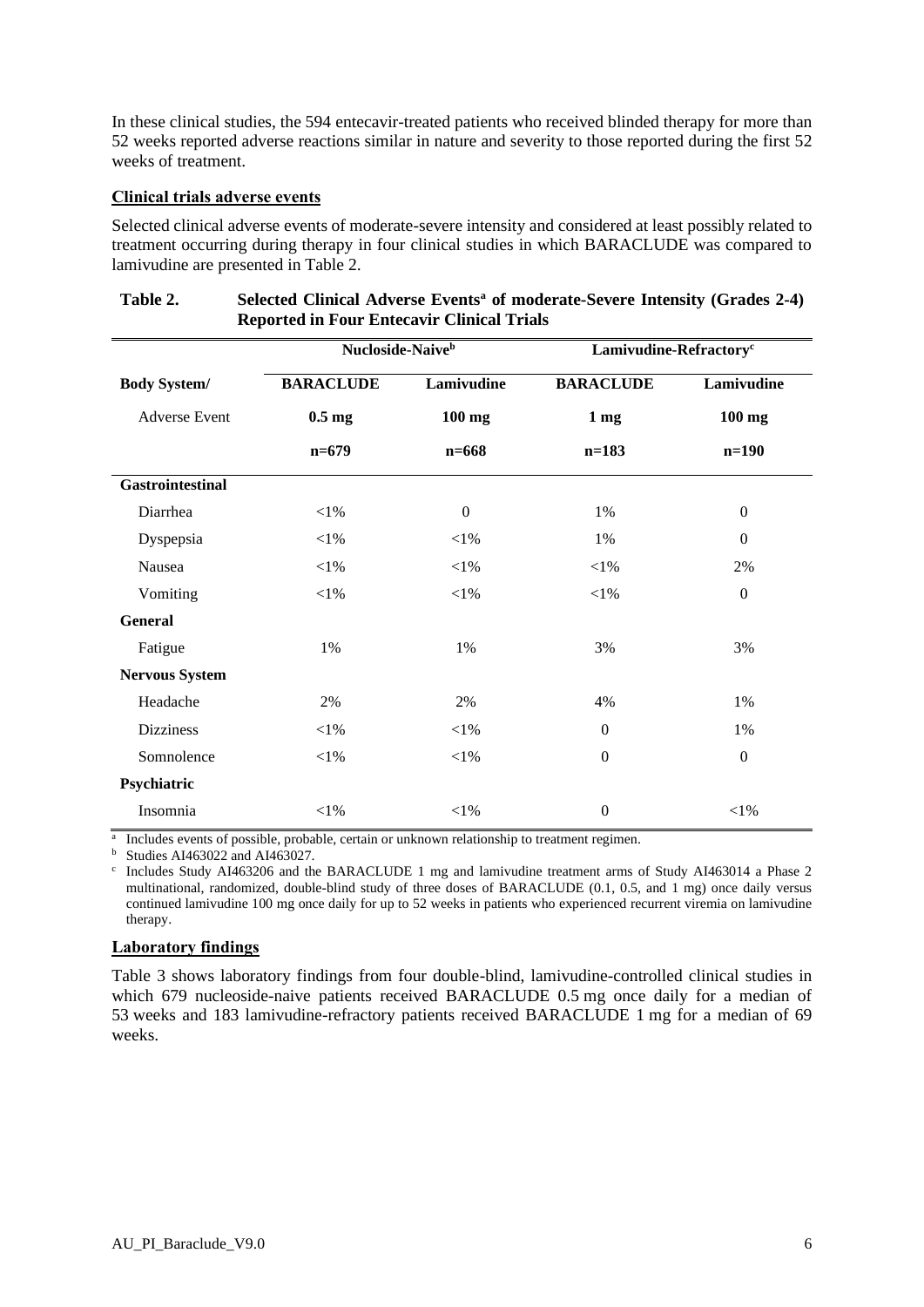|                                      | Nucleoside-Naive <sup>a</sup> | Lamivudine-Refractory <sup>b</sup> |
|--------------------------------------|-------------------------------|------------------------------------|
|                                      | Baraclude 0.5 mg              | Baraclude 1 mg                     |
| <b>Test</b>                          | $n=679$                       | $n=183$                            |
| <b>ALT</b>                           | 2%                            | 2%                                 |
| $>10$ X ULN and $>2$ X baseline      |                               |                                    |
| <b>ALT</b>                           | 5%                            | 4%                                 |
| $>3$ X baseline                      |                               |                                    |
| <b>ALT</b>                           | ${<}1\%$                      | $<$ 1%                             |
| $>2$ X baseline and <b>total</b>     |                               |                                    |
| <b>bilirubin</b> $>2$ X ULN and $>2$ |                               |                                    |
| X baseline                           |                               |                                    |
| <b>Albumin</b>                       | ${<}1\%$                      | $\boldsymbol{0}$                   |
| $<$ 2.5 g/dL                         |                               |                                    |
| Amylase                              | 2%                            | 2%                                 |
| $>3$ X baseline                      |                               |                                    |
| <b>Lipase</b>                        | 12%                           | 18%                                |
| >3 X baseline                        |                               |                                    |
| <b>Platelets</b>                     | ${<}1\%$                      | ${<}1\%$                           |
| $<$ 50,000/mm <sup>3</sup>           |                               |                                    |

#### **Table 3. Selected Laboratory Abnormalities Reported During Treatment in Four Clinical Trials**

 $\overline{a}$  Median duration of therapy was 53 weeks.

b Median duration of therapy was 69 weeks

ULN=upper limit of normal.

Among BARACLUDE-treated patients in these studies, on-treatment ALT elevations >10 X ULN and  $>2$  X baseline generally resolved with continued treatment. A majority of these exacerbations were associated with  $a > 2 \log_{10}/mL$  reduction in viral load that preceded or coincided with the ALT elevation. Periodic monitoring of hepatic function is recommended during treatment.

**ALT Flares after discontinuation of treatment:** Acute exacerbations of hepatitis have been reported in patients who have discontinued anti-HBV therapy, including therapy with BARACLUDE (see 4.4 Special warnings and precautions for use). The frequency of exacerbations of hepatitis or ALT flare (defined as  $ALT > 10 \text{ X } ULN$  and 2 X the patient's reference level) during off-treatment follow-up in clinical studies with BARACLUDE is presented in Table 4.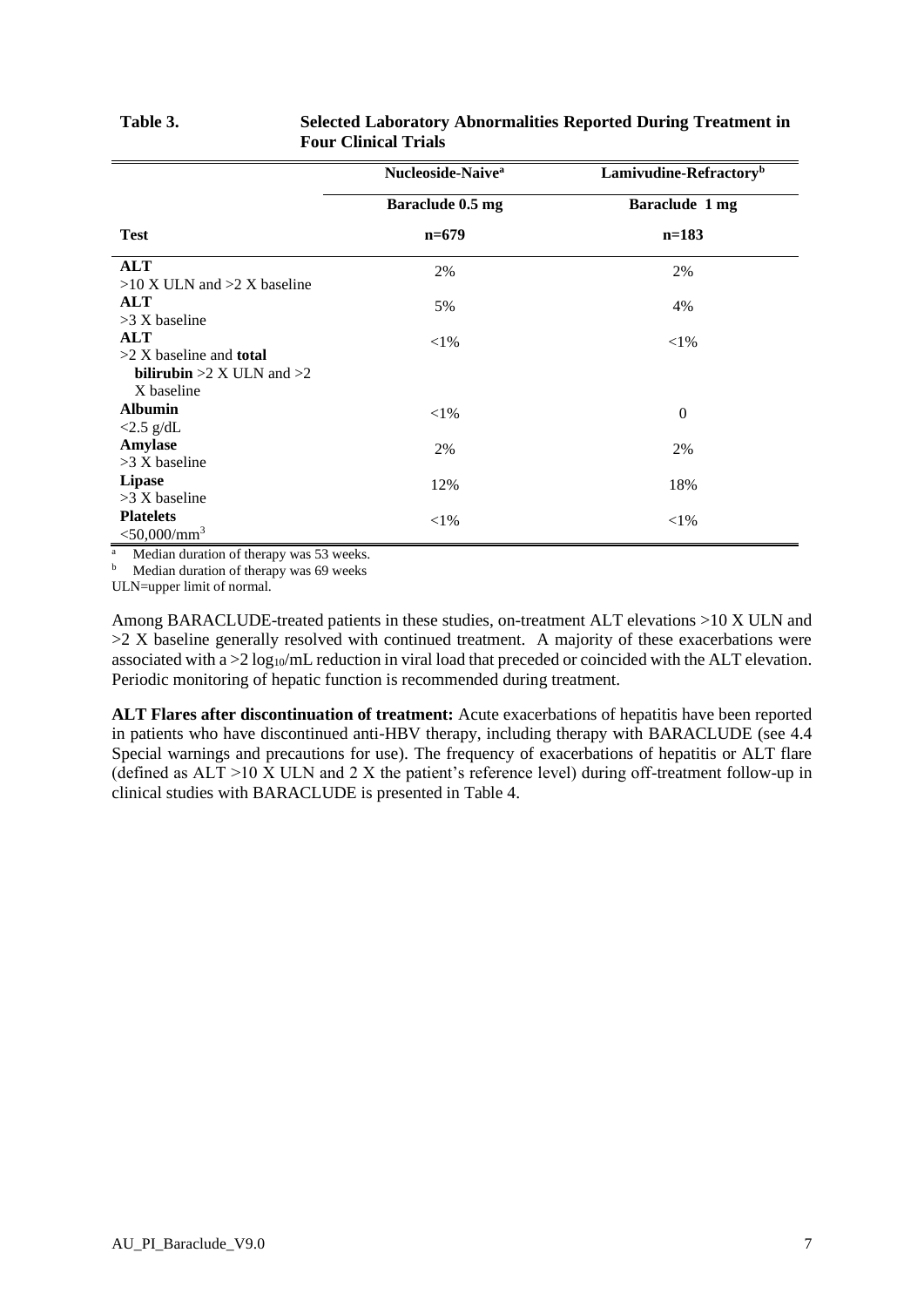| and AI463027     |                  |                                                                                     |
|------------------|------------------|-------------------------------------------------------------------------------------|
|                  |                  | Patients with ALT Elevations >10 X ULN and >2 X Reference <sup><math>a</math></sup> |
|                  | <b>Baraclude</b> | Lamivudine                                                                          |
| Nucleoside-naive | 28/476 (6%)      | 43/417 (10%)                                                                        |
| HBeAg-positive   | 4/174(2%)        | 13/147(9%)                                                                          |

# **Table 4. ALT Flares During Off-Treatment Follow-up in Studies AI463022, AI463026,**

a Reference is the minimum of the baseline or last measurement at end of dosing. Median time to off-treatment exacerbation was 23 weeks for BARACLUDE-treated patients and 10 weeks for Lamivudine-treated patients.

HBeAg-negative 24/302 (8%) 30/270 (11%) Lamivudine-refractory 6/52 (12%) 0/16

#### **Patients with Decompensated Liver Disease**

Clinical adverse reactions observed through Week 48 in Study AI463048 in which BARACLUDE 1 mg once daily was compared with adefovir dipivoxil in patients with chronic hepatitis B infection and decompensated liver disease are listed in Table 5. The cumulative rates of discontinuation for adverse events and on-study cumulative rates of death and hepatocellular carcinoma (HCC) are also shown in Table 5.

| Table 5.                                                                                       | <b>Selected Safety Outcomes in Study AI463048</b> |                                                 |  |  |
|------------------------------------------------------------------------------------------------|---------------------------------------------------|-------------------------------------------------|--|--|
|                                                                                                | <b>BARACLUDE</b><br>$1 \,\mathrm{mg}$<br>$n=102$  | Adefovir dipivoxil<br>$10 \text{ mg}$<br>$n=89$ |  |  |
| Clinical Adverse Events <sup>a</sup> of Moderate-Severe Intensity (grades 2-4) Through Week 48 |                                                   |                                                 |  |  |
| <b>Body System/</b>                                                                            |                                                   |                                                 |  |  |
| <b>Adverse Event</b>                                                                           |                                                   |                                                 |  |  |
| <b>Gastrointestinal Disorders</b>                                                              |                                                   |                                                 |  |  |
| Vomiting                                                                                       | ${<}1\%$                                          | $1\%$                                           |  |  |
| Diarrhea                                                                                       | $\Omega$                                          | 1%                                              |  |  |
| <b>Investigations</b>                                                                          |                                                   |                                                 |  |  |
| Blood bicarbonate decreased                                                                    | 2%                                                | $\mathbf{0}$                                    |  |  |
| <b>Nervous System Disorders</b>                                                                |                                                   |                                                 |  |  |
| <b>Dizziness</b>                                                                               | 2%                                                | $\Omega$                                        |  |  |
| Headache                                                                                       | $\theta$                                          | 1%                                              |  |  |
| <b>Renal and Urinary Disorders</b>                                                             |                                                   |                                                 |  |  |
| Renal failure                                                                                  | ${<}1\%$                                          | 2%                                              |  |  |
| <b>General</b><br><b>Disorders</b><br>and                                                      |                                                   |                                                 |  |  |
| <b>Administration Site Conditions</b>                                                          |                                                   |                                                 |  |  |
| Fatigue                                                                                        | $<$ l $%$                                         | 1%                                              |  |  |
| <b>Discontinuation</b><br>for<br><b>Adverse</b>                                                | 7%                                                | 6%                                              |  |  |
| <b>Event</b> (cumulative)                                                                      |                                                   |                                                 |  |  |
| <b>Deaths</b> (cumulative)                                                                     | 23%                                               | 33%                                             |  |  |
| <b>HCC</b> (cumulative)                                                                        | 12%                                               | 20%                                             |  |  |

a Includes events of possible, probable, certain or unknown relationship to treatment regimen.

Causes of death in Study AI463048 were generally liver-related, as expected in this population. The time to onset of HCC or death (whichever occurred first) was comparable in the two treatment groups.

Laboratory test abnormalities reported through week 48 in study AI463048 are listed in Table 6.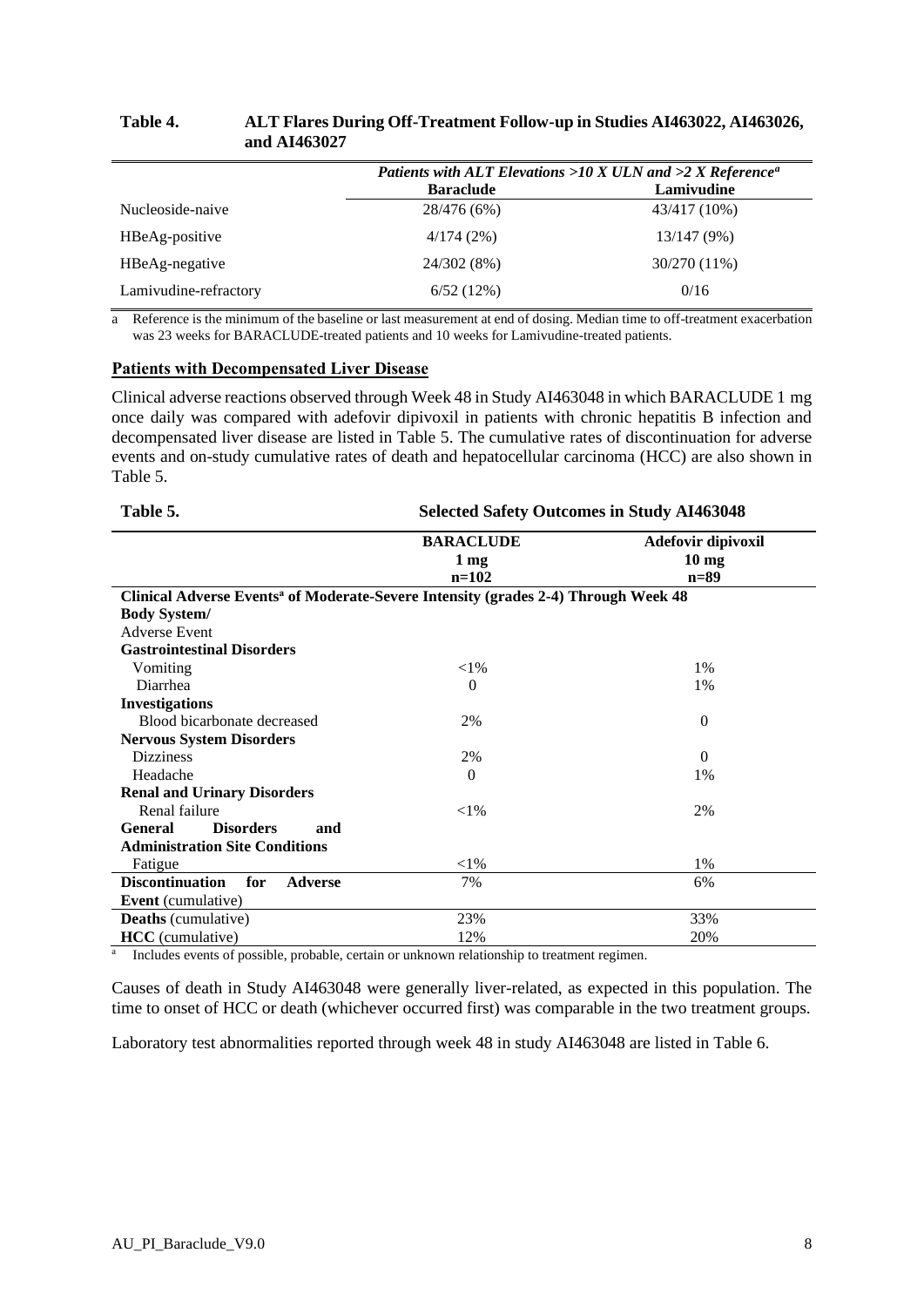#### **Table 6. Selected Laboratory Abnormalities Reported Through Week 48 in Study AI463048**

| <b>Test</b>                                           | <b>Baraclude 1 mg</b><br>$n=102$ |
|-------------------------------------------------------|----------------------------------|
| <b>ALT</b>                                            | $\mathbf{0}$                     |
| $>10$ X ULN and $>2$ X baseline                       |                                  |
| <b>ALT</b>                                            | 1%                               |
| $>2$ X baseline and <b>total bilirubin</b> $>2$ X ULN |                                  |
| and $>2$ X baseline                                   |                                  |
| <b>Albumin</b>                                        | 30%                              |
| $\langle 2.5 \text{ g/dL} \rangle$                    |                                  |
| <b>Lipase</b>                                         | 10%                              |
| $>3$ X baseline                                       |                                  |
| <b>Platelets</b>                                      | 20%                              |
| $<$ 50,000/mm <sup>3</sup>                            |                                  |

 $ULN = upper limit of normal$ 

**Patients co-infected with HIV**: Patients co-infected with HBV and human immunodeficiency virus (HIV) who experienced recurrence of HBV viremia while receiving a lamivudine-containing highly active antiretroviral regimen were treated with their lamivudine-containing regimen (lamivudine dose, 300 mg/day) and either BARACLUDE 1 mg once daily or placebo. After 24 weeks of double-blind therapy and a mean of 17 weeks of open-label therapy (where all patients received BARACLUDE), the adverse event and laboratory abnormality profiles were similar for the BARACLUDE and placebo treatment groups. BARACLUDE has not been evaluated in HIV/HBV co-infected patients who are not concurrently receiving effective HIV treatment (see 4.4 Special warnings and precautions for use: Coinfection with HIV).

#### **Postmarketing Experience**

The following events have been identified during postapproval use of BARACLUDE. Because reports are voluntary from a population of unknown size, an estimate of frequency cannot be made.

| Immune system disorders:                | anaphylactoid reaction                             |
|-----------------------------------------|----------------------------------------------------|
| Skin and subcutaneous tissue disorders: | alopecia, rash                                     |
| Hepatobiliary disorders:                | <i>increased transaminases</i>                     |
| Metabolism and nutrition disorders:     | Lactic acidosis, often in association with hepatic |
|                                         | decompensation, other serious<br>medical           |
|                                         | conditions or drug exposures                       |

#### **Reporting suspected adverse effects**

Reporting suspected adverse reactions after registration of the medicinal product is important. It allows continued monitoring of the benefit-risk balance of the medicinal product. Healthcare professionals are asked to report any suspected adverse reactions at http://www.tga.gov.au/reporting-problems.

# **4.9 OVERDOSE**

There is limited experience of entecavir overdosage reported in patients. Healthy participants who received single entecavir doses up to 40 mg or multiple doses up to 20 mg/day for up to 14 days had no increase in or unexpected adverse events. If overdose occurs, the patient must be monitored for evidence of toxicity, and standard supportive treatment applied as necessary.

Following a single 1 mg dose of entecavir, a 4-hour hemodialysis session removed approximately 13% of the entecavir dose.

For information on the management of overdose, contact the Poison Information Centre on 131126 (Australia).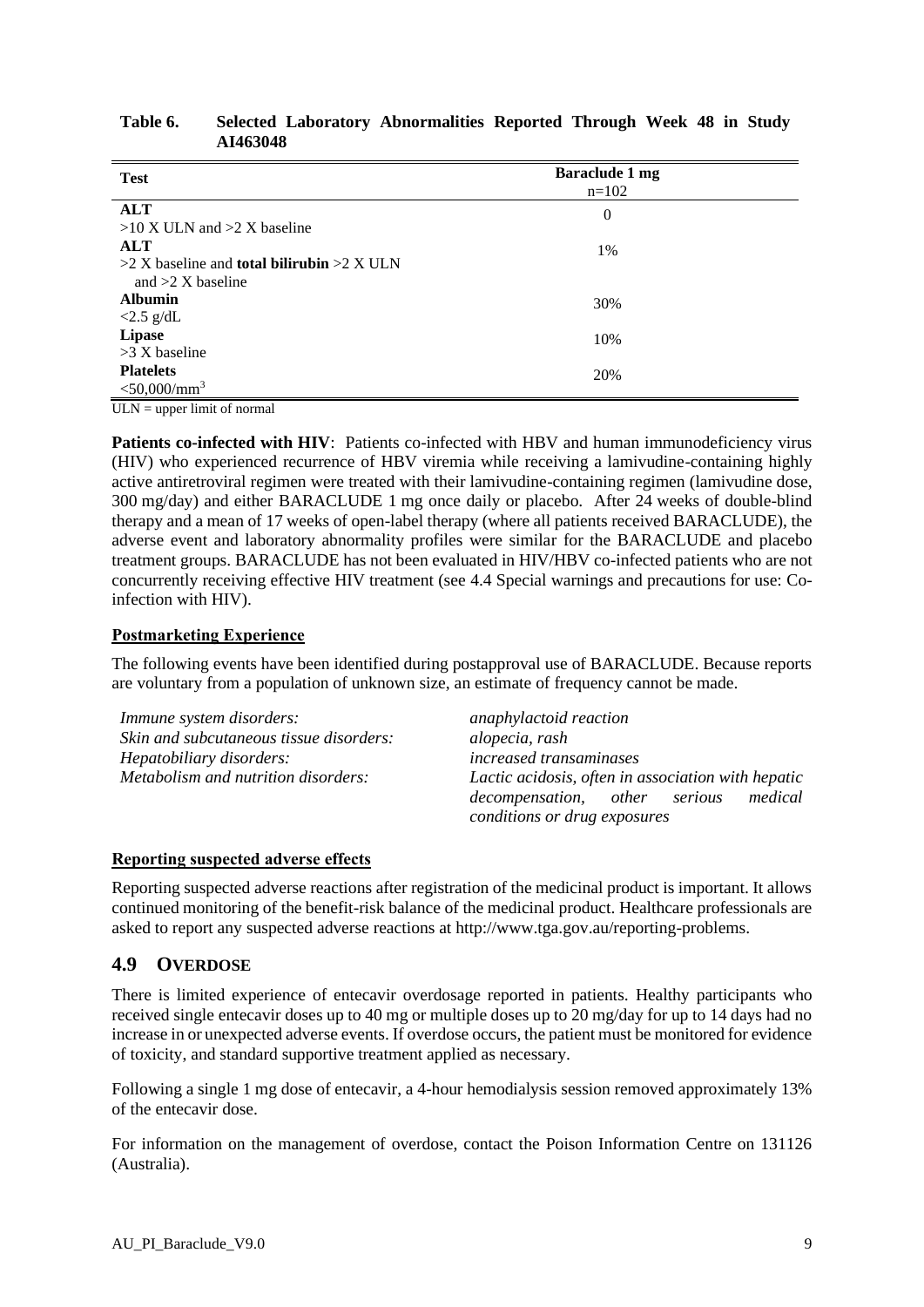# **5 PHARMACOLOGICAL PROPERTIES**

## **5.1 PHARMACODYNAMIC PROPERTIES**

# **Mechanism of action**

Entecavir is a guanosine nucleoside analogue with activity against HBV polymerase. It is phosphorylated to the active triphosphate (TP) form, which has an intracellular half-life of 15 hours. Intracellular TP levels are directly related to extracellular entecavir concentrations, with no significant accumulation beyond initial plateau levels. By competing with the natural substrate deoxyguanosine-TP, entecavir-TP inhibits all 3 functional activities of the viral polymerase: (1) priming of the HBV polymerase, (2) reverse transcription of the negative strand from the pregenomic messenger RNA, and (3) synthesis of the positive strand of HBV DNA. Entecavir-TP  $K_i$  value for inhibition of HBV DNA polymerase is 1.2 nM. Entecavir-TP is a weak inhibitor of cellular DNA polymerases  $\alpha$ ,  $\beta$ ,  $\delta$  and  $\epsilon$  with K<sub>i</sub> values of 18 to 40 µM. It did not inhibit mitochondrial  $\gamma$  polymerase (K<sub>i</sub>>160µM) and did not affect the mitochondrial DNA content of human hepatoma cells *in vitro*. Entecavir inhibited HBV DNA synthesis at a concentration of 0.004  $\mu$ M in human HepG2 cells transfected with wild-type HBV. IC<sub>50</sub> values for entecavir against lamivudine-resistant HBV ranged from 0.029-0.061 μM.

#### **Resistance in vitro**

There was reduced susceptibility to entecavir when  $LVD^R$  substitutions (M204I/V  $\pm$  L180M) were present. Entecavir inhibited the replication of LVD<sup>R</sup> HBV at 8-fold higher concentrations than that for the wild-type virus in cell-based studies. At extracellular concentrations representative of plasma levels achieved with 1 mg dosing, intracellular entecavir-TP levels would be expected to surpass those needed to inhibit the enzyme activity of lamivudine-resistant HBV polymerases. Recombinant viruses encoding adefovir-resistant substitutions at either rtN236T or rtA181V remained fully susceptible to entecavir.

Lamivudine-resistant strains harbouring rtL180M plus rtM204V in combination with amino acid substitution rtA181C conferred 16- to 122-fold reductions in entecavir phenotypic susceptibility.

#### **Clinical resistance**

Genotyping was performed on paired baseline and on-treatment samples from all continuously treated patients with PCR detectable HBV DNA (≥300 copies/mL) at Week 48, 96, 144, 192 and 240 or at the end of dosing to identify any novel or known resistance substitutions that emerged during entecavir therapy. Virologic breakthrough  $(≥1 \log_{10}$  increase above nadir in HBV DNA by PCR) due to resistance to entecavir requires the existence of primary lamivudine resistance substitutions (M204I/V  $\pm$  L180M) along with an additional substitution at residues T184, S202, and/or M250 of the polymerase protein.

*Nucleoside-naive studies*: Patients in nucleoside-naive studies received 0.5 mg entecavir for up to 96 weeks (see 5.1 Pharmacodynamic properties: Clinical trials). Study participants who failed to achieve the study-defined complete response by Week 96 were offered continued entecavir treatment in a rollover study. Complete response for HBeAg positive was <0.7 MEq/mL (approximately  $7 \times 10^5$  copies/mL) serum HBV DNA and HBeAg loss and, for HBeAg negative, was <0.7 MEq/mL HBV DNA and ALT normalisation.

By week 96, evidence of emerging amino acid substitution rtS202G with rtM204V and rtL180M was detected in the HBV of 2 subjects and 1 of them experienced virologic rebound ( $\geq 1 \log_{10}$  increased above nadir). In addition, emerging amino acid substitution at rtM204I/V and rtL180M, rtL80I or rtV173L, which conferred decreased phenotypic susceptibility to entecavir in the absence of rtT184, rtS202 or rtM250 changes, were detected in the HBV of 3 subjects who experienced virologic rebound.

Results in Table 7 reflect use of a 1 mg dose of entecavir for 147 of 149 patients in Year 3 and 121 patients in Year 4, 108 patients in Year 5 and of combination entecavir plus lamivudine therapy (followed by long-term entecavir monotherapy) for a median of 20 weeks for 130 of 149 patients in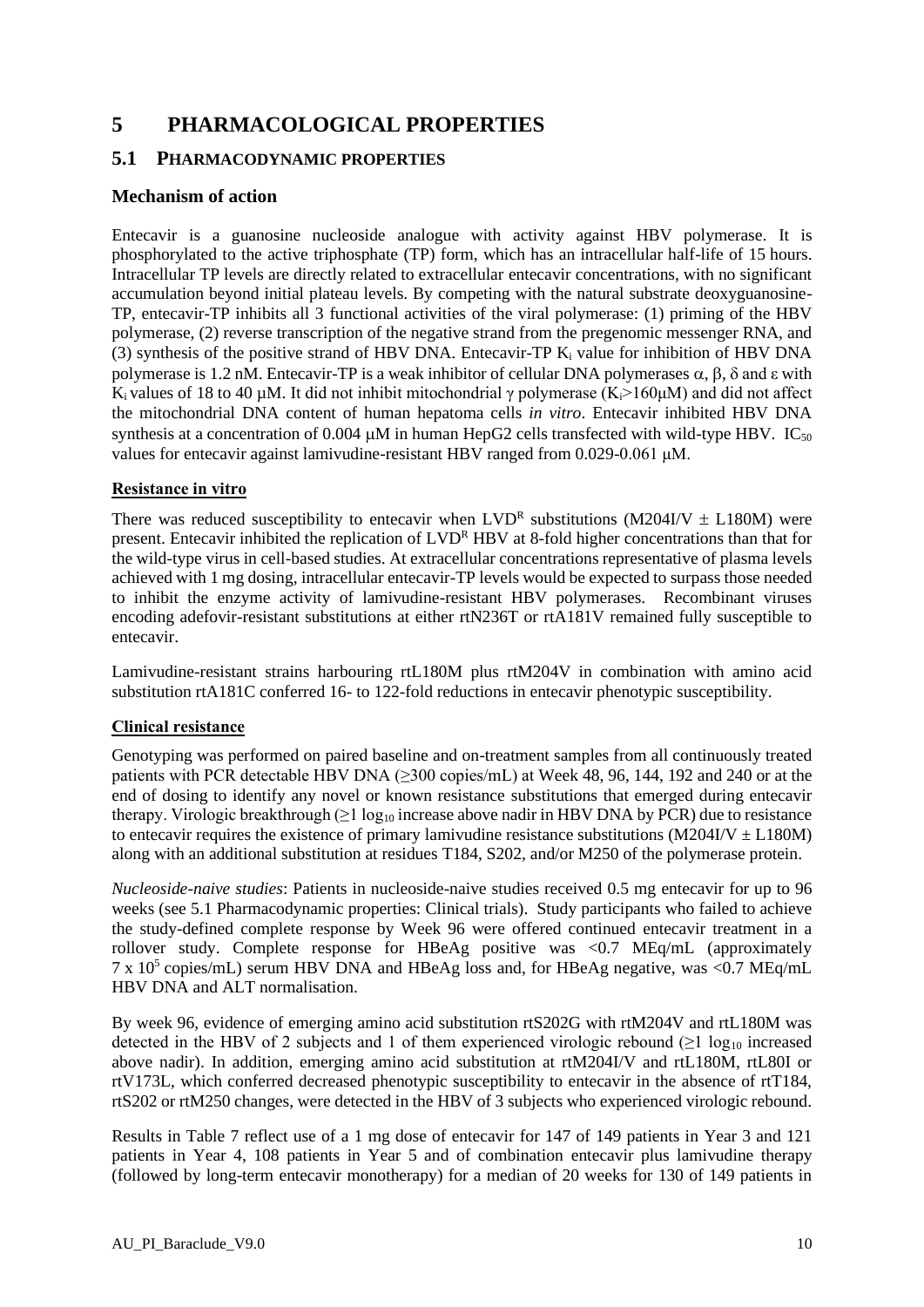Year 3 and for 1 week for 1 of 121 patients in Year 4 in the rollover study. Through Week 240 in nucleoside-naive studies, genotypic evidence of ETVr substitutions at rtT184, rtS202, or rtM250 was identified in 3 patients treated with entecavir, 2 of whom experienced virologic breakthrough (see table). These substitutions were observed only in the presence of LVDr substitutions (rtM204V and rtL180M).

|                                                                                         | Year 1  | Year 2       | Year $3^a$ | Year 4 <sup>a</sup> | Year $5^{\circ}$ |
|-----------------------------------------------------------------------------------------|---------|--------------|------------|---------------------|------------------|
| Patients treated and monitored for resistance <sup>b</sup>                              | 663     | 278          | 149        | 121                 | 108              |
| Patients in specific year with:                                                         |         |              |            |                     |                  |
| emerging genotypic entecavir resistance <sup>c</sup>                                    | 1       | $\mathbf{1}$ | 1          | $\Omega$            | $\overline{0}$   |
| genotypic entecavir resistance with virologic<br>breakthrough <sup>d</sup>              | 1       | $\Omega$     | 1          | $\Omega$            | $\overline{0}$   |
| Cumulative probability of:                                                              |         |              |            |                     |                  |
| emerging genotypic entecavir resistance c                                               | $0.2\%$ | 0.5%         | 1.2%       | 1.2%                | 1.2%             |
| genotypic entecavir resistance <sup>c</sup> with<br>virologic breakthrough <sup>d</sup> | 0.2%    | 0.2%         | 0.8%       | 0.8%                | 0.8%             |

## **Table 7. Genotypic Resistance to Week 240, Nucleoside-Naive Patients**

<sup>a</sup> Results reflect use of a 1 mg dose of entecavir for 147 patients in Year 3 and all patients in Years 4 and 5 and of combination of entecavir-lamivudine therapy (followed by long-term entecavir therapy) for a median of 20 weeks for 130 patients in Year 3 and for 1 week for 1 patient in Year 4 in a rollover study.

b Includes patients with at least one on-therapy HBV DNA measurement by PCR at or after Week 24 through Week 58 (year 1), after Week 58 through Week 102 (year 2), after Week 102 through Week 156 (year 3), after Week 156 through Week 204 (Year 4), or after Week 204 through Week 252 (Year 5).

 $c$  Entecavir resistance substitutions at residues rtT184, rtS202, or rtM250. Patients also have lamivudine resistance substitutions (rtM204V and rtL180M).

 $\geq$ 1 log<sub>10</sub> increase above nadir in HBV DNA by PCR, confirmed with successive measurements or at the end of the windowed time point.

*Lamivudine-refractory studies*: Participants treated with entecavir 1 mg once daily in lamivudinerefractory studies (see 5.1 Pharmacodynamic properties - Clinical trials) who failed to achieve the study-defined complete response by Week 96 were offered continued entecavir treatment in a rollover study. Participants received 1 mg entecavir once daily for up to an additional 96 weeks. Genotypic analysis of clinical samples from lamivudine-refractory patients identified emerging entecavir resistance substitutions in 11/187 patients in Year 1, 12/146 patients in Year 2, 16/80 patients in Year 3, 6/52 patients in Year 4 and 2/33 patients in Year 5 (see Table 8). Results in Table 8 reflect the use of combination entecavir plus lamivudine therapy (followed by long-term entecavir monotherapy) for a median of 13 weeks for 48 of 80 patients in Year 3, for a median of 38 weeks for 10 of 52 patients in Year 4 and for 16 weeks for 1 of 33 patients in Year 5 in the rollover study. The presence of entecavir resistance substitutions at baseline in isolates from 10 (5%) of 187 lamivudine-refractory patients indicates that prior lamivudine treatment can select these resistance substitutions and that they can exist at a low frequency before entecavir treatment. Three of the 10 patients experienced virologic breakthrough in the 240 weeks of follow-up.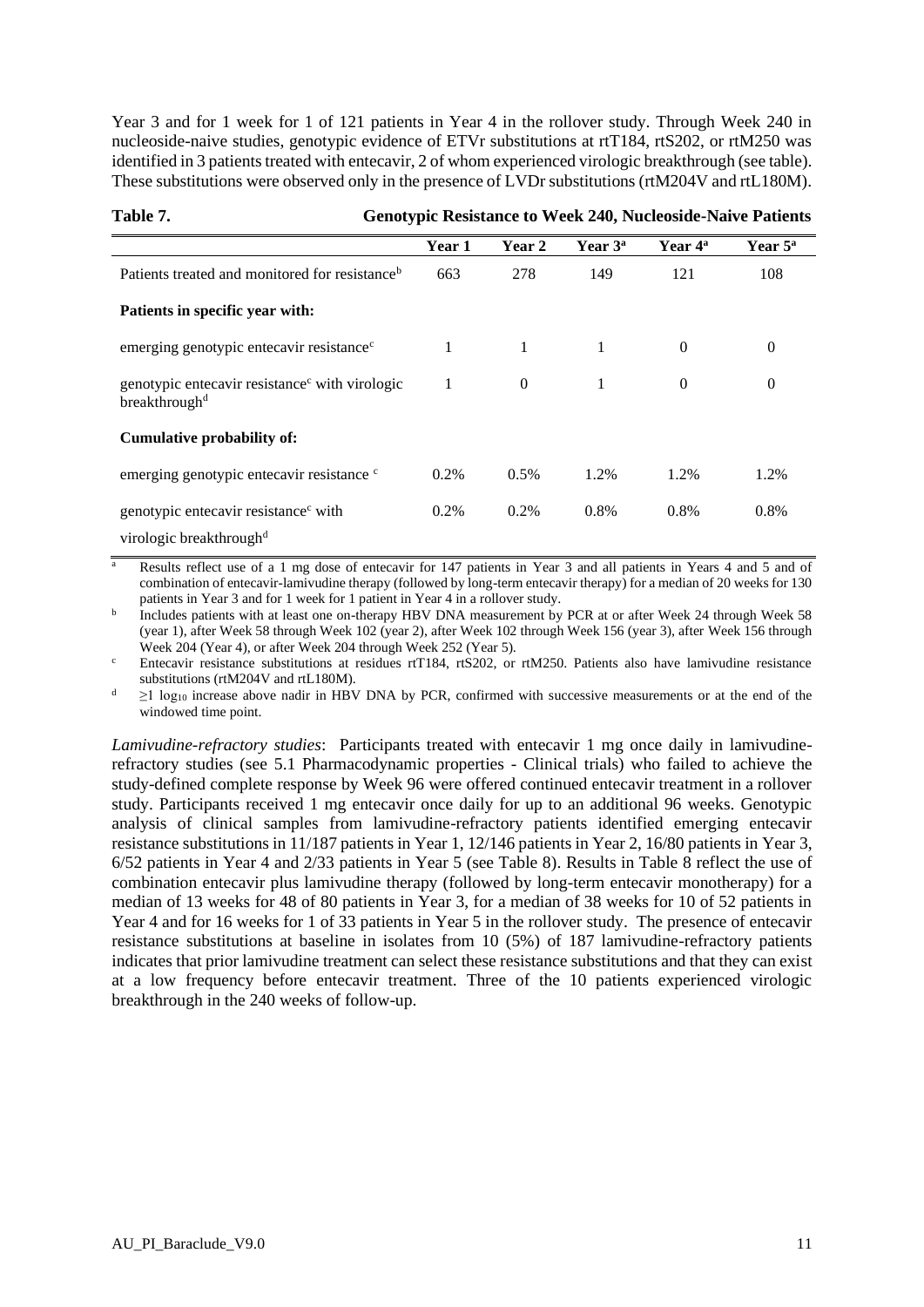|                                                                                           | Year 1             | Year 2              | Year 3 <sup>a</sup> | Year 4 <sup>a</sup> | Year $5^{\mathrm{a}}$ |
|-------------------------------------------------------------------------------------------|--------------------|---------------------|---------------------|---------------------|-----------------------|
| treated<br>and monitored for<br><b>Patients</b><br>resistance <sup>b</sup>                | 187                | 146                 | 80                  | 52                  | 33                    |
| Patients in specific year with:                                                           |                    |                     |                     |                     |                       |
| emerging genotypic entecavir resistance <sup>c</sup>                                      | 11                 | 12                  | 16                  | 6                   | 2                     |
| genotypic entecavir resistance <sup>c</sup> with<br>virologic breakthrough <sup>d</sup>   | 2 <sup>e</sup>     | 14 <sup>e</sup>     | 13 <sup>e</sup>     | q e                 | 1 <sup>e</sup>        |
| Cumulative probability of:                                                                |                    |                     |                     |                     |                       |
| emerging genotypic entecavir resistance <sup>c</sup>                                      | 6%                 | 15%                 | 36%                 | 47%                 | 51%                   |
| genotypic entecavir resistance <sup>c</sup><br>with<br>virologic breakthough <sup>d</sup> | $1\%$ <sup>e</sup> | $11\%$ <sup>e</sup> | $27\%$ <sup>e</sup> | $41\%$ <sup>e</sup> | $44%^e$               |

#### **Table 8. Genotypic Entecavir Resistance to Week 240, Lamivudine-Refractory Patients**

<sup>a</sup> Results reflect use of combination entecavir-lamivudine therapy (followed by long-term entecavir therapy) for a median of 13 weeks for 48 patients in Year 3, a median of 38 weeks for 10 patients in Year 4, and for 16 weeks in 1 patient in Year 5 in a rollover study.

<sup>b</sup> Includes patients with at least one on-therapy HBV DNA measurement by PCR at or after Week 24 through Week 58 (Year 1), after Week 58 through Week 102 (Year 2), after Week 102 through Week 156 (Year 3), after Week 156 through Week 204 (Year 4), or after Week 204 through Week 252 (Year 5).

<sup>c</sup> Entecavir resistance substitutions at residues rtT184, rtS202, or rtM250. Patients also had lamivudine resistance substitutions (rtM204V/I  $\pm$  rtL180M).

 $d \geq 1$  log<sub>10</sub> increase above nadir in HBV DNA by PCR, confirmed with successive measurements or at the end of the windowed time point.

<sup>e</sup> Entecavir resistance substitutions occurring in any year; virologic breakthrough in specified year.

#### **Integrated Analysis of Phase 2 and 3 Clinical Studies**

In a post-approval integrated analysis of entecavir resistance data from 17 Phase 2 and 3 clinical studies, an emergent entecavir resistance-associated substitution rtA181C was detected in 5 out of 1461 (0.3%) subjects during treatment with entecavir. This substitution was detected only in the presence of lamivudine-associated substitutions rtL180M plus rtM240V.

#### **Clinical trials**

The safety and efficacy of BARACLUDE were evaluated in three active-controlled trials on five continents. These studies included 1633 patients 16 years of age or older with chronic hepatitis B infection (serum HBsAg-positive for at least 6 months) accompanied by evidence of viral replication (detectable serum HBV DNA, as measured by the bDNA hybridization or PCR assay). Patients had persistently elevated ALT levels  $\geq 1.3$  times the upper limit of normal (ULN) and chronic inflammation on liver biopsy compatible with a diagnosis of chronic viral hepatitis. The safety and efficacy of BARACLUDE were also evaluated in an active-controlled study of 191 HBV-infected patients with decompensated liver disease and in a study of 68 patients co-infected with HBV and HIV.

#### **Nucleoside-Naive Patients With Compensated Liver Disease**

#### **Outcomes at 48 weeks**

#### *HBeAg-positive*

Study AI463022 was a multinational, randomized, double-blind study of BARACLUDE 0.5 mg once daily versus lamivudine 100 mg once daily for 52 weeks in 709 (of 715 randomized) nucleoside-naive patients with chronic hepatitis B infection and detectable HBeAg. The mean age of patients was 35 years (range 16 to 78), and 75% were male; 57% were Asian, 40% were Caucasian, and 13% had previously received interferon- $\alpha$  treatment. At baseline, patients had a mean Knodell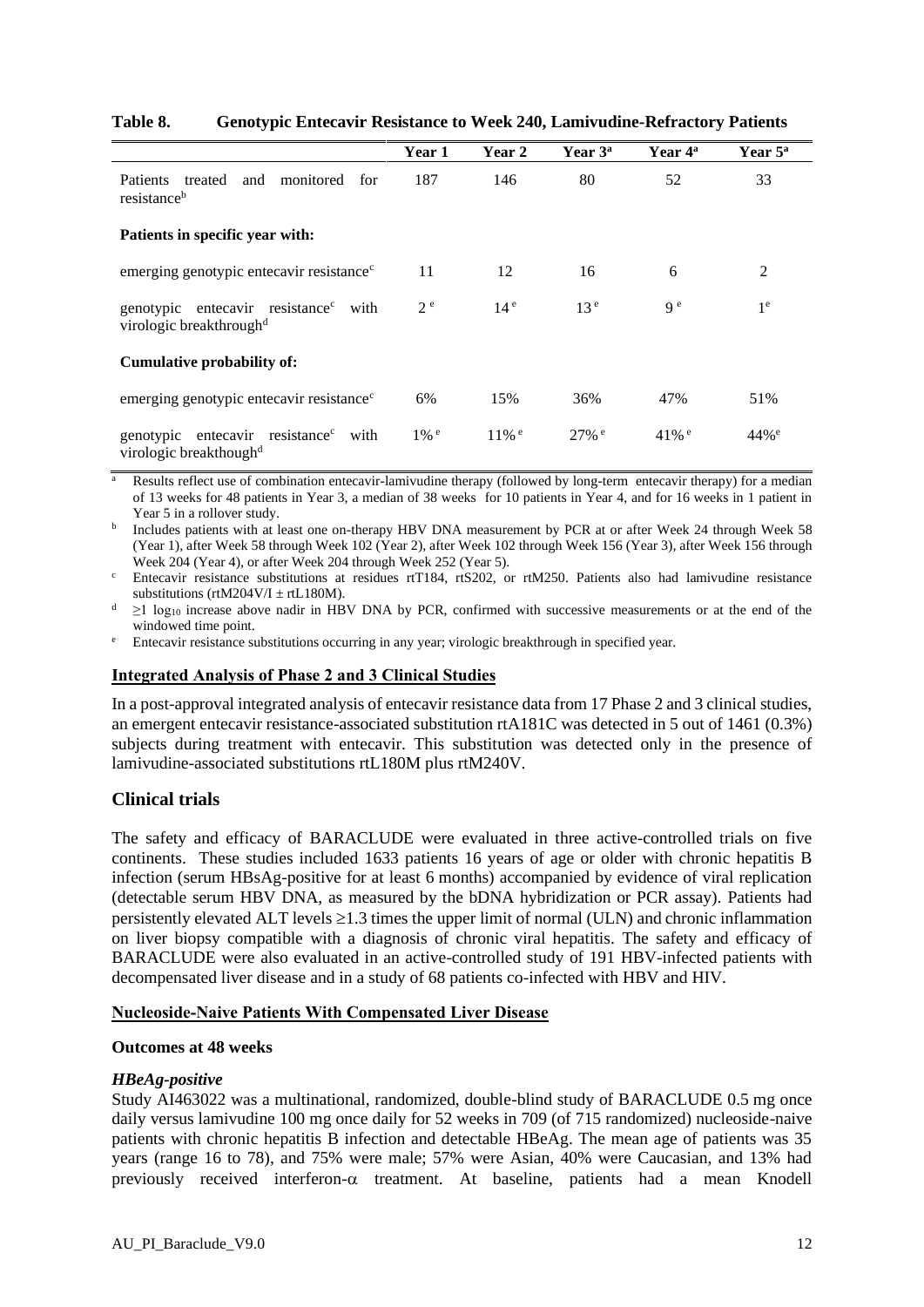Necroinflammatory Score of 7.8, mean serum HBV DNA level as measured by Roche COBAS Amplicor<sup>®</sup> PCR assay of 9.66 log<sub>10</sub> copies/mL, and mean serum ALT level of 143 U/L. Response was assessed at Week 52 based on test results obtained at the Week 48 visit. Ninety-six percent of patients had a baseline liver biopsy, paired samples were collected for 89% of patients.

#### *HBeAg-negative (anti-HBe positive/HBV DNA positive)*

Study AI463027 was a multinational, randomized, double-blind study of BARACLUDE 0.5 mg once daily versus lamivudine 100 mg once daily for 52 weeks in 638 (of 648 randomized) nucleoside-naive patients with HBeAg-negative (HBeAb-positive) chronic hepatitis B infection (presumed to have precore or core-promoter mutants). The mean age of patients was 44 years (range 18 to 77), and 76% were male. Thirty-nine percent were Asian and 58% were Caucasian; 13% had previously received interferon- $\alpha$  treatment. At baseline, patients had a mean Knodell Necroinflammatory Score of 7.8, mean serum HBV DNA level as measured by Roche COBAS Amplicor PCR assay of 7.58  $log_{10}$  copies/mL, and mean serum ALT level of 142 U/L. Ninety-eight percent of patients had a baseline liver biopsy, and 89% had a biopsy at Week 48; paired samples were collected for 88% of patients. Response was assessed at Week 52 based on test results obtained at the Week 48 visit. In Studies AI463022 and AI463027, BARACLUDE was superior to lamivudine on the primary efficacy endpoint of Histologic Improvement, defined as  $\geq 2$ -point reduction in Knodell Necroinflammatory Score with no worsening in Knodell Fibrosis Score at Week 48. Histologic Improvement and change in Ishak Fibrosis Score are shown in Table 9. Biochemical, virologic, and serologic outcome measures are shown in Table 10.

|                                                | Study AI463022 (HBeAg-Positive)                   |                                                  |                                                                                        | Study AI463027 (HBeAg-Negative)                     |                                                  |                                                                               |
|------------------------------------------------|---------------------------------------------------|--------------------------------------------------|----------------------------------------------------------------------------------------|-----------------------------------------------------|--------------------------------------------------|-------------------------------------------------------------------------------|
|                                                | Bara-<br>clude<br>$0.5 \text{ mg}$<br>$n = 314^a$ | Lami-<br>vudine<br>$100 \text{ mg}$<br>$n=314^a$ | <b>Difference</b><br><b>Baraclude-</b><br>lamivudine<br>$(95\% \text{ CI})^{\text{b}}$ | <b>Baraclude</b><br>$0.5 \text{ mg}$<br>$n = 296^a$ | Lami-<br>vudine<br>$100$ mg<br>$n = 287^{\circ}$ | <b>Difference</b><br><b>Baraclude-</b><br>lamivudine<br>$(95\% \text{ CI})^b$ |
| <b>Histologic Improvement (Knodell Scores)</b> |                                                   |                                                  |                                                                                        |                                                     |                                                  |                                                                               |
| Improvement <sup>c</sup>                       | 72%                                               | 62%                                              | $9.9\%$ <sup>d</sup><br>$(2.6\%, 17.2\%)$                                              | 70%                                                 | 61%                                              | $9.6%$ <sup>e</sup><br>$(2.0\%, 17.3\%)$                                      |
| No improvement                                 | 21%                                               | 24%                                              |                                                                                        | 19%                                                 | 26%                                              |                                                                               |
| Ishak Fibrosis Score <sup>f</sup>              |                                                   |                                                  |                                                                                        |                                                     |                                                  |                                                                               |
| Improvement <sup>t</sup>                       | 39%                                               | 35%                                              | $3.2\%$ <sup>g</sup><br>$(-4.4\%, 10.7\%)$                                             | 36%                                                 | 38%                                              | $-1.8\%$ <sup>g</sup><br>$(-9.7\%, 6.0\%)$                                    |
| No change                                      | 46%                                               | 40%                                              |                                                                                        | 41%                                                 | 34%                                              |                                                                               |
| Worseningf                                     | 8%                                                | 10%                                              |                                                                                        | 12%                                                 | 15%                                              |                                                                               |
| Missing Week<br>48 biopsy                      | 7%                                                | 14%                                              |                                                                                        | 10%                                                 | 13%                                              |                                                                               |

| Table 9. | Histologic Improvement and Change in Ishak Fibrosis Score at Week 48, |
|----------|-----------------------------------------------------------------------|
|          | Nucleoside-Naive Patients in Studies AI463022 and AI463027            |

Patients with evaluable baseline histology (baseline Knodell Necroinflammatory Score  $\geq 2$ ).

b In these analyses, missing or inadequate biopsies at Week 48 were classified "no improvement."

 $\geq$ 2-point decrease in Knodell Necroinflammatory Score from baseline with no worsening of the Knodell Fibrosis Score.  $p < 0.01$ .

 $p < 0.05$ .

For Ishak Fibrosis Score, improvement =  $\geq$ 1-point decrease from baseline and worsening =  $\geq$ 1-point increase from baseline.

Not significant.

 $CI = confidence$  interval.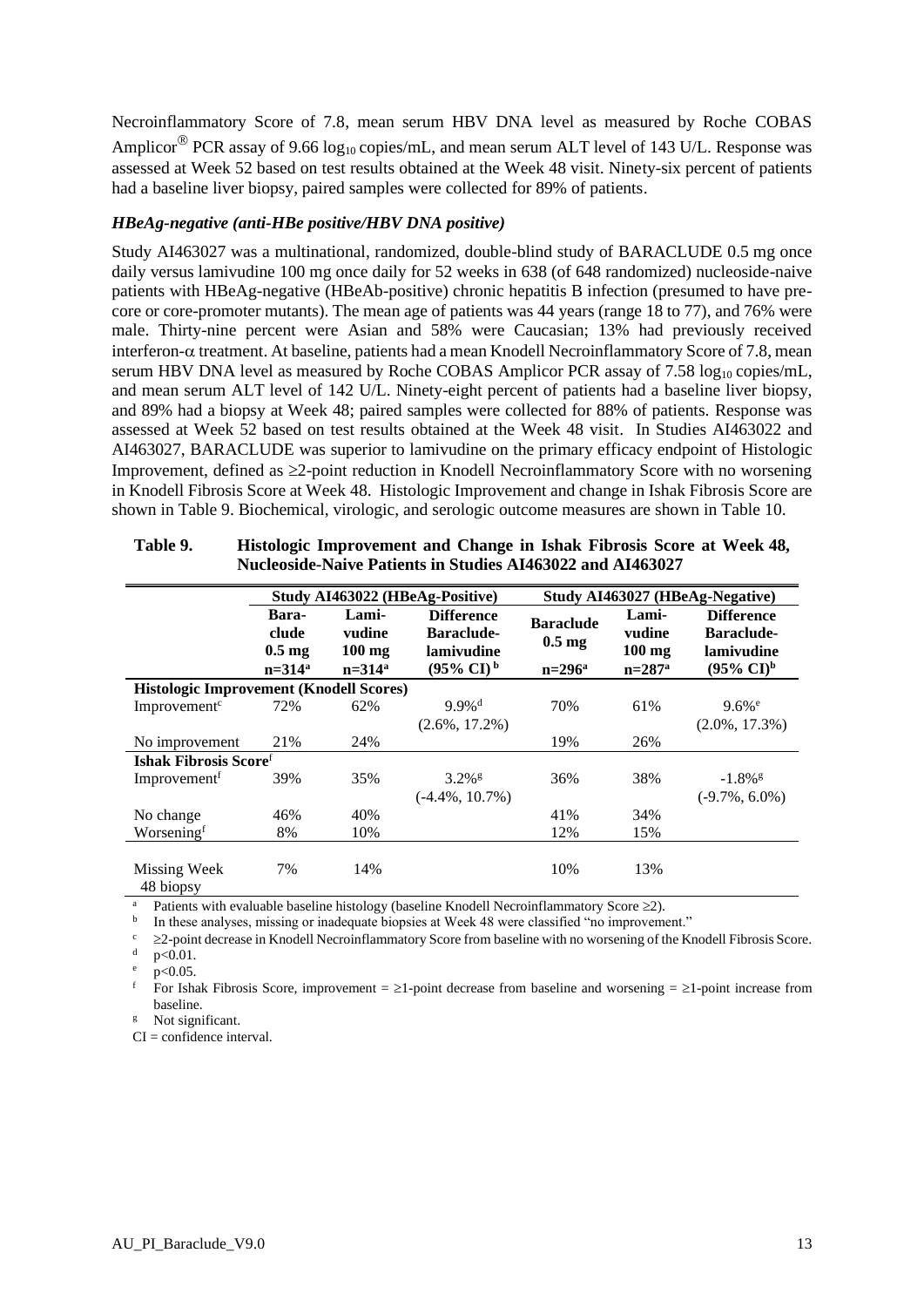|                                                                              | Study AI463022 (HBeAg-Positive)                 |                                          |                                                                      | Study AI463027 (HBeAg-Negative)                   |                                          |                                                                             |  |
|------------------------------------------------------------------------------|-------------------------------------------------|------------------------------------------|----------------------------------------------------------------------|---------------------------------------------------|------------------------------------------|-----------------------------------------------------------------------------|--|
|                                                                              | Bara-<br>clude<br>$0.5 \text{ mg}$<br>$n = 354$ | Lami-<br>vudine<br>$100$ mg<br>$n = 355$ | <b>Difference</b><br>Baraclude-<br>lamivudine<br>$(95\% \text{ CI})$ | <b>Baraclude</b><br>$0.5 \text{ mg}$<br>$n = 325$ | Lami-<br>vudine<br>$100$ mg<br>$N = 313$ | <b>Difference</b><br><b>Baraclude-</b><br>lamivudine<br>$(95\% \text{ CI})$ |  |
| <b>ALT</b><br>normalization<br>$(\leq 1$ X ULN)<br><b>HBV DNA</b>            | 68%                                             | 60%                                      | $8.4\%$ <sup>a</sup><br>$(1.3\%, 15.4\%)$                            | 78%                                               | 71%                                      | $6.9\%$ <sup>a</sup><br>$(0.2\%, 13.7\%)$                                   |  |
| Mean change<br>from baseline by<br>$PCRb$ (log <sub>10</sub> )<br>copies/mL) | $-6.86$                                         | $-5.39$                                  | $-1.52^{\circ}$<br>$(-1.8, -1.3)$                                    | $-5.04$                                           | $-4.53$                                  | $-0.43^{\circ}$<br>$(-0.6,-0.3)$                                            |  |
| Proportion<br>undetectable<br>(< 300<br>copies/mL) by<br>PCR <sup>b,d</sup>  | 67%                                             | 36%                                      | $30.3\%$ °<br>$(23.3\%$ ,<br>37.3%)                                  | 90%                                               | 72%                                      | $18.3\%$ °<br>$(12.3\%, 24.2\%)$                                            |  |
| $<$ 0.7 MEq/mL by<br>bDNA <sup>e</sup>                                       | 91%                                             | 65%                                      | $25.6\%$<br>$(19.8\%$<br>31.4%)                                      | 95%                                               | 89%                                      | $5.9%$ <sup>f</sup><br>$(1.8\%, 10.1\%)$                                    |  |
| Loss of HBeAg<br>HBeAg<br>seroconversion                                     | 22%<br>21%                                      | 20%<br>18%                               |                                                                      | N/A<br>N/A                                        | N/A<br>N/A                               |                                                                             |  |

**Table 10. Biochemical, Virologic, and Serologic Endpoints at Week 48, Nucleoside-Naive Patients in Studies AI463022 and AI463027**

 $\frac{a}{b}$  p<0.05.

 $\frac{b}{c}$  Roche COBAS Amplicor PCR assay.

 $p<0.0001$ .

<sup>d</sup> At Week 24, HBV DNA < 300 copies/mL by PCR was observed in 42% of BARACLUDE-treated patients and 25% of lamivudine-treated patients (p<0.0001) in Study AI463022 and 74% of BARACLUDE-treated patients and 62% of lamivudine-treated patients ( $p = 0.0013$ ) in Study AI463027.

e Quantiplex bDNA assay.

 $p < 0.01$ .

CI = confidence interval

Responses for patients with baseline Knodell Fibrosis Scores of 4 (cirrhosis) were comparable to overall responses on all efficacy outcome measures (all patients had compensated liver disease). Histologic Improvement was independent of baseline HBV DNA or ALT levels.

Covalently closed circular deoxyribonucleic acid (cccDNA) is a stable genomic form of nuclear HBV DNA that serves as an hepatic reservoir of virus, provides the template for HBV transcription, and contributes to viral persistence and relapse. For a subset of patients with paired liver samples in Study AI463022, the mean change from baseline in hepatic cccDNA at Week 48 was -0.9 log<sub>10</sub> copies/human genome equivalents (approximately 8-fold reduction) for BARACLUDE-treated patients (n=159) and  $-0.7 \log_{10}$  copies/HGEq (approximately 5-fold reduction) for lamivudine-treated patients (n=146). In Study AI463027, the mean change from baseline in hepatic cccDNA at Week 48 was  $-0.5 \log_{10}$ copies/HGEq (approximately 3-fold reduction) in each treatment group (n=107 for BARACLUDEtreated patients and n=104 for lamivudine-treated patients).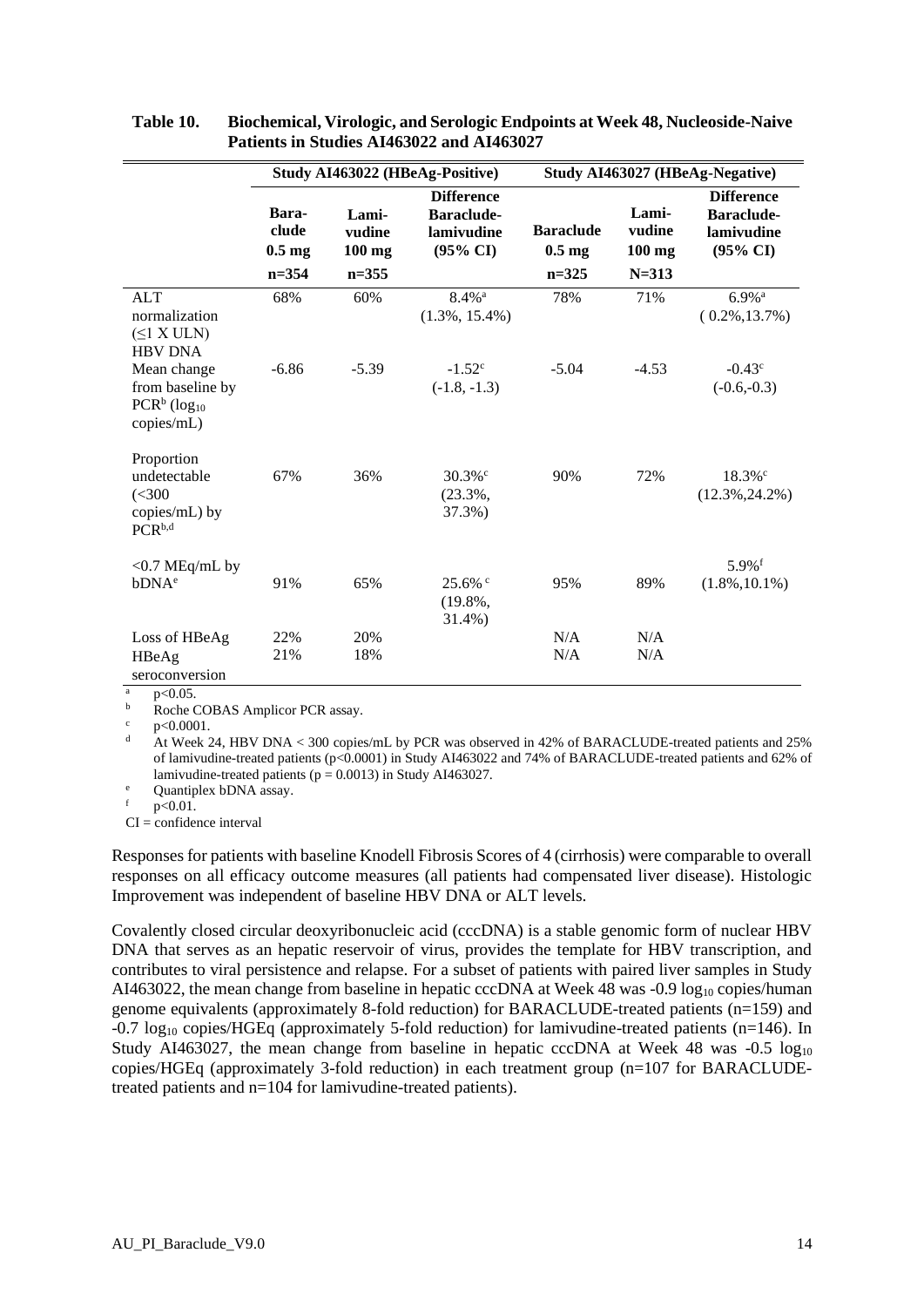#### **Lamivudine-Refractory Patients**

#### **Outcomes at 48 weeks**

Study AI463026 was a multinational, randomized, double-blind study of BARACLUDE in 286 (of 293 randomized) patients with lamivudine-refractory chronic hepatitis B infection. Patients receiving lamivudine at study entry either switched to BARACLUDE 1 mg once daily (with neither a washout nor an overlap period) or continued on lamivudine 100 mg for 52 weeks. The mean age of patients was 39 years (range 16 to 74), and 76% were male; 37% were Asian and 62% were Caucasian. Eighty-five percent had  $LVD^R$  mutations at baseline. Patients had a mean Knodell Necroinflammatory Score of 6.5, mean serum HBV DNA level as measured by Roche COBAS Amplicor PCR assay of 9.36 log<sub>10</sub> copies/mL, and mean serum ALT level of 128 U/L. Response was assessed at Week 52 based on test results obtained at the Week 48 visit. Ninety-eight percent of patients had a baseline liver biopsy, and 88% had a biopsy at Week 48; paired samples were collected for 87% of patients.

In Study AI463026, BARACLUDE was superior to lamivudine on the coprimary endpoints of Histologic Improvement (using the Knodell Score at Week 48) and Composite Endpoint (proportion of patients with HBV DNA < $0.7$  MEq/mL by bDNA assay and ALT < $1.25$  X ULN at Week 48). These results and change in Ishak Fibrosis Score are shown in Table 11. Table 12 shows biochemical, virologic, and serologic endpoints.

|                                                | <b>Baraclude</b> | Lamivudine | <b>Difference Baraclude-</b>   |
|------------------------------------------------|------------------|------------|--------------------------------|
|                                                | $1 \text{ mg}$   | $100$ mg   | lamivudine                     |
|                                                |                  |            | $(97.5\% \text{ CI})$          |
|                                                | $n=124^a$        | $n=116^a$  |                                |
| <b>Histologic Improvement (Knodell Scores)</b> |                  |            |                                |
| Improvement <sup>b</sup>                       | 55%              | 28%        | $27.3\%$ <sup>c,d</sup>        |
|                                                |                  |            | $(13.6\%, 40.9\%)$             |
| No improvement                                 | 34%              | 57%        |                                |
| <b>Ishak Fibrosis Score</b> <sup>e</sup>       |                  |            |                                |
| Improvement <sup>e</sup>                       | 34%              | 16%        | $17.5\%$ <sup>c,f</sup>        |
|                                                |                  |            | $(6.8\%, 28.2\%)$ <sup>g</sup> |
| No change                                      | 44%              | 42%        |                                |
| Worsening <sup>e</sup>                         | 11%              | 26%        |                                |
| Missing Week 48 biopsy                         | 11%              | 16%        |                                |
| Composite Endpointh                            | $n=141$          | $n=145$    | $50.5\%$ <sup>d</sup>          |
|                                                | 55%              | 4%         | $(40.4\%, 60.6\%)$             |

# **Table 11. Histologic Improvement, Change in Ishak Fibrosis Score, and Composite Endpoint at Week 48, Lamivudine-Refractory Patients in Study AI463026<sup>a</sup>**

<sup>a</sup> Patients with evaluable baseline histology (baseline Knodell Necroinflammatory Score  $\geq$ ).<br>  $\frac{b}{2}$  and degrees in Knodell Necroinflammatory Seem baseline with no vecessing of

 $\geq$ 2-point decrease in Knodell Necroinflammatory Score from baseline with no worsening of the Knodell Fibrosis Score. c

In this analysis, missing or inadequate biopsies at Week 48 were classified "no improvement."

 $d = p < 0.0001$ .

<sup>e</sup> For Ishak Fibrosis Score, improvement =  $\geq$ 1-point decrease from baseline and worsening =  $\geq$ 1-point increase from baseline.

 $f$  p<0.01.

95% confidence interval.

Composite Endpoint (a coprimary endpoint) was defined as HBV DNA <0.7 MEq/mL by bDNA assay and normalisation of serum ALT  $($ <1.25 X ULN) at Week 48.

 $CI =$  confidence interval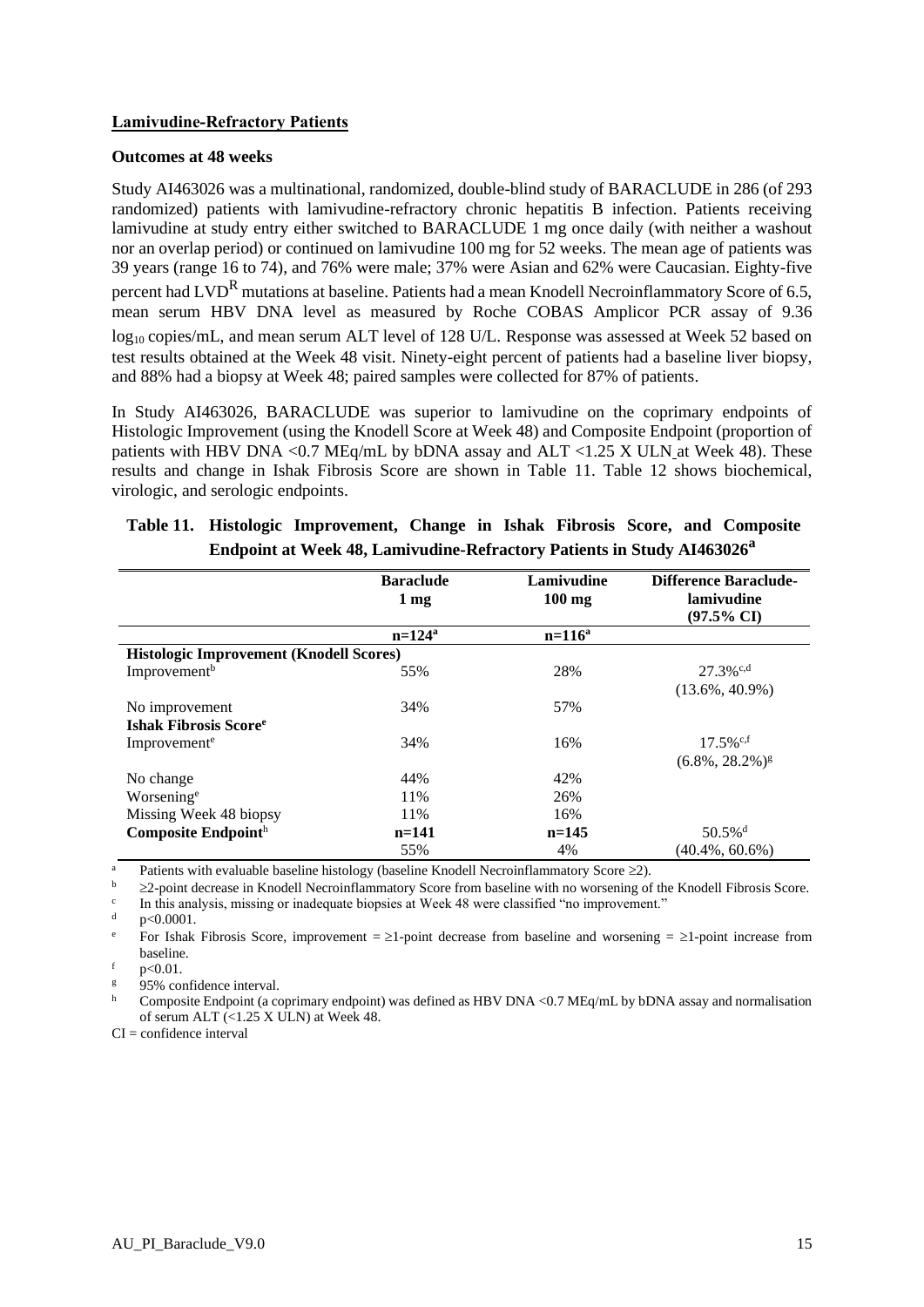|                                                                                              | <b>Baraclude</b><br>1 <sub>mg</sub><br>$N = 141$ | <b>Lamivudine</b><br>$100$ mg<br>$n=145$ | Difference Baraclude-lamivudine<br>$(95\% \text{ CI})$ |
|----------------------------------------------------------------------------------------------|--------------------------------------------------|------------------------------------------|--------------------------------------------------------|
| ALT normalisation<br>$(\leq 1$ x ULN)                                                        | 61%                                              | 15%                                      | $45.8\%$ <sup>a</sup><br>$(35.9\%, 55.8\%)$            |
| <b>HBV DNA</b><br>Mean change from<br>baseline by PCR <sup>b</sup><br>$(log_{10} copies/mL)$ | $-5.11$                                          | $-0.48$                                  | $-4.39a$<br>$(-4.8, -4.0)$                             |
| Proportion<br>undetectable $\left( < 300 \right)$<br>copies/mL) by $PCR^{b,c}$               | 19%                                              | 1%                                       | $17.8\%$ <sup>a</sup><br>$(11.0\%, 24.5\%)$            |
| $<$ 0.7 MEq/mL by<br>bDNA <sup>d</sup>                                                       | 66%                                              | 6%                                       | $60.4\%$ <sup>a</sup><br>$(51.8\%, 69.1\%)$            |
| Loss of HBeAg<br>HBeAg<br>seroconversion                                                     | 10%<br>8%                                        | 3%<br>3%                                 |                                                        |

#### **Table 12. Biochemical, Virologic, and Serologic Endpoints at Week 48, Lamivudine-Refractory Patients in Study AI463026**

 $p < 0.0001$ .

b Roche COBAS Amplicor PCR assay.

At Week 24, HBV DNA <300 copies/mL by PCR was observed in 7% of BARACLUDE-treated patients and no lamivudine-treated patients (p=0.0011).

Quantiplex bDNA assay.

 $CI = confidence$  interval.

In Study AI463026, responses for patients with baseline Knodell Fibrosis Scores of 4 (cirrhosis) were comparable to overall responses on all efficacy outcome measures (all patients had compensated liver disease). Histologic Improvement was independent of baseline HBV DNA or ALT levels.

For a subset of patients with paired liver samples in Study AI463026, the mean change from baseline in hepatic cccDNA at Week 48 was  $-0.6 \log_{10}$  copies/HGEq (approximately 4-fold reduction) for BARACLUDE-treated patients  $(n=74)$  and 0.0 log<sub>10</sub> copies/HGEq for lamivudine-treated patients  $(n=59)$ .

Health-related quality of life (HRQoL) was assessed in Study AI463026 using the standardized and validated EQ-5D instrument developed by the EurolQol group. After 48 weeks of therapy, BARACLUDE-treated patients experienced significantly less worsening compared to lamivudinetreated patients in the dimensions of mobility, self care, and pain/discomfort.

#### **Outcomes Beyond 48 Weeks**

The optimal duration of therapy with BARACLUDE is unknown. According to protocol mandated criteria in the Phase 3 clinical trials, participants discontinued BARACLUDE or lamivudine treatment after 52 weeks according to a definition of response based on HBV virologic suppression (<0.7 mEq/mL by bDNA assay) and either loss of HBeAg in HBeAg-positive participants, or ALT <1.25 X ULN in HBeAg-negative participants at Week 48. Participants who achieved virologic suppression but did not have serologic response (HBeAg-positive) or did not achieve ALT <1.25 X ULN (HBeAg-negative) continued blinded dosing until 96 weeks or until the response criteria were met. These protocol-specific participant management guidelines are not intended as guidance for clinical practice.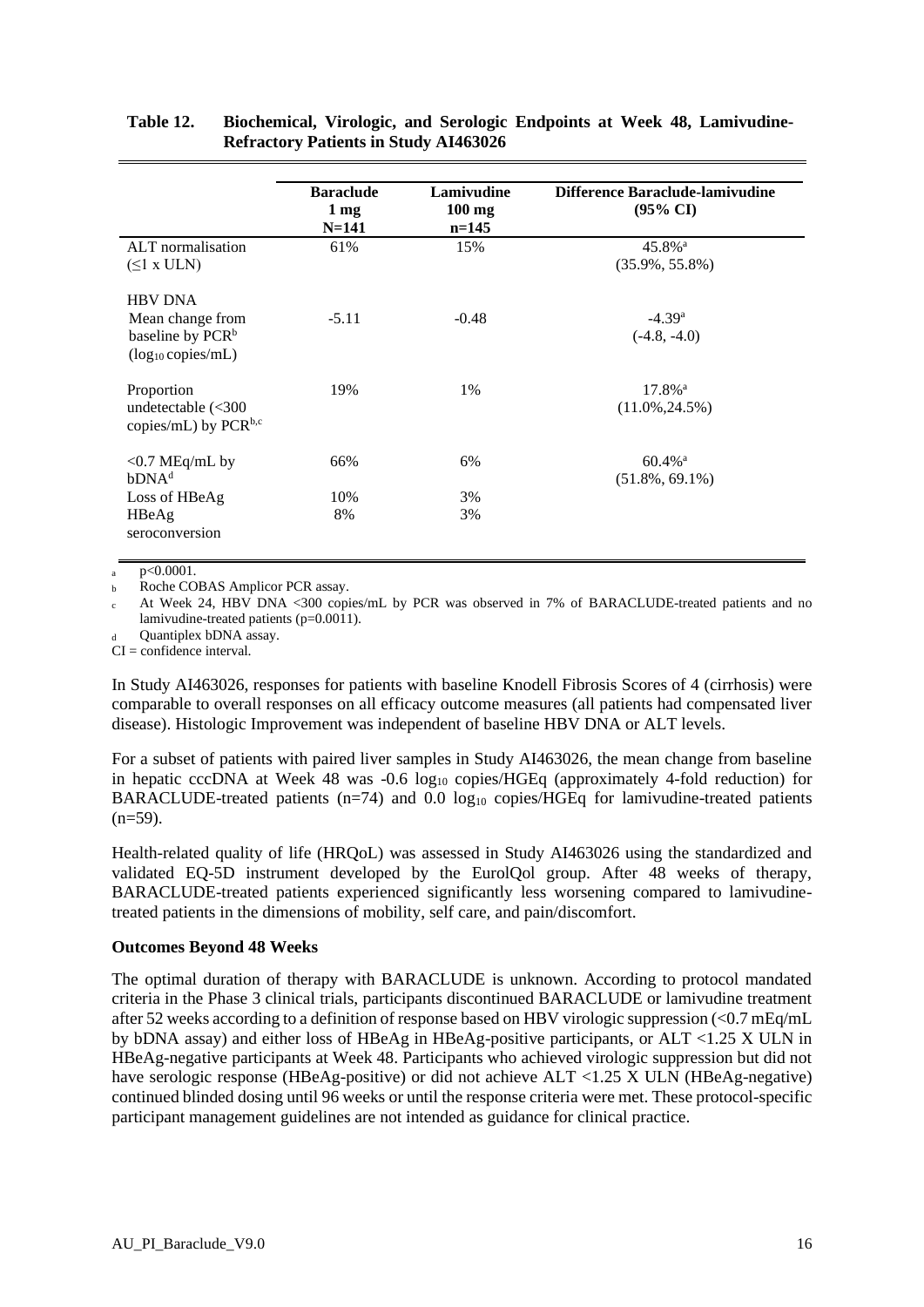#### *Nucleoside-naïve HBeAg-positive*

Among nucleoside-naïve HBeAg-positive participants (Study AI463022), 243/354 (69%) entecavirtreated participants and 164/355 (46%) lamivudine-treated participants continued blinded treatment for up to 96 weeks. Of those continuing blinded treatment in year 2, 180/243 (74%) entecavir-treated participants and 60/164 (37%) lamivudine-treated participants achieved HBV DNA <300 copies/mL by PCR at the end of dosing; 193/243 (79%) entecavir-treated participants achieved ALT  $\leq$ 1 X ULN compared to 112/164 (68%) lamivudine-treated participants. The number of participants with virologic response but not serologic response who achieved a loss of HBeAg at the end of dosing in the second year of blinded treatment was 37/243 (15%) for entecavir and 28/164 (17%) for lamivudine. The proportion who achieved HBeAg seroconversion was 26/243 (11%) for entecavir and 20/164 (12%) for lamivudine.

Post-treatment follow-up: Among nucleoside-naïve HBeAg-positive participants, 111/354 (31%) entecavir-treated participants and 93/355 (26%) lamivudine-treated participants met the definition of response at end of dosing, discontinued study drugs, and were followed off-treatment for up to 24 weeks. In this cohort, 34/111 (31%) entecavir-treated patients and 27/93 (29%) lamivudine-treated patients had HBV DNA <300 copies/mL by PCR at the end of follow-up. At the end of follow-up, 78/111 (70%) of the entecavir group and 59/93 (63%) of the lamivudine group recorded ALT  $\leq$ 1 X ULN.

#### *Nucleoside-naïve HBeAg-negative*

Among nucleoside-naïve, HBeAg-negative participants (Study AI463027), 26/325 (8%) entecavirtreated participants and 28/313 (9%) lamivudine-treated participants continued blinded treatment for up to 96 weeks. In the cohorts continuing treatment, 22/26 entecavir-treated and 16/28 lamivudine-treated participants had HBV DNA <300 copies/mL by PCR; 7 entecavir-treated and 6 lamivudine-treated patients had  $ALT \leq 1$  X ULN at the end of dosing (up to 96 weeks).

Post-treatment follow-up: Among the nucleoside-naïve, HBeAg-negative participants, 286/325 (88%) treated with entecavir and 253/313 (81%) treated with lamivudine met the definition of response at end of dosing, discontinued study drugs and were followed off-treatment for up to 24 weeks. In this cohort, 7/286 (2%) entecavir-treated patients and 10/253 (4%) lamivudine-treated patients had HBV DNA <300 copies/mL by PCR at the end of follow-up. At the end of follow-up 129/286 (45%) in the entecavir group and 85/253 (34%) in the lamivudine group recorded  $ALT \le 1$  X ULN.

Liver biopsy results: 57 patients from the pivotal nucleoside-naïve studies AI463022 (HBeAg positive) and AI463027 (HBeAg negative) who enrolled in a long-term rollover study were evaluated for long-term liver histology outcomes. All 57 patients had both an evaluable baseline and long-term biopsy, with a median duration of entecavir therapy of 280 weeks (approximately 6 years).

55 of 57 (96%) of these patients had Histologic Improvement (a  $\geq$ 2-point decrease in Knodell necroinflammatory score from baseline with no worsening of the Knodell fibrosis score), and 50 of 57 (88%) had a  $\geq$ 1-point decrease in Ishak fibrosis score. Of the 43 patients with a baseline Ishak fibrosis score of  $\geq$ 2, 25 (58%) had a  $\geq$ 2-point decrease. All (10/10) patients with advanced fibrosis or cirrhosis at baseline (Ishak fibrosis score of 4.5 or 6) had a  $\geq$ 1-point decrease (median decrease from baseline of 1.5 points). At the time of the long-term biopsy, 57 (100%) of patients had HBV DNA <300 copies/mL and 49 (86%) had serum ALT  $\leq$ 1 X ULN.

**Lamivudine-Refractory**: Among lamivudine-refractory participants (Study AI463026), 77/141 (55%) in the entecavir-treated group and  $3/145$  (2%) in the lamivudine-treated group continued blinded treatment for up to 96 weeks. In the entecavir-treated cohort, 31/77 (40%) achieved HBV DNA <300 copies/mL,  $62/77$  (81%) had ALT < 1 X ULN and 8/77 (10%) demonstrated HBeAg serocoversion at the end of dosing.

*Post-treatment follow-up:* Of the 22/141 (16%) lamivudine-refractory patients who met response criteria (HBV DNA <0.7 mEq/mL on bDNA assay and loss of HBeAg) while receiving entecavir, 5/22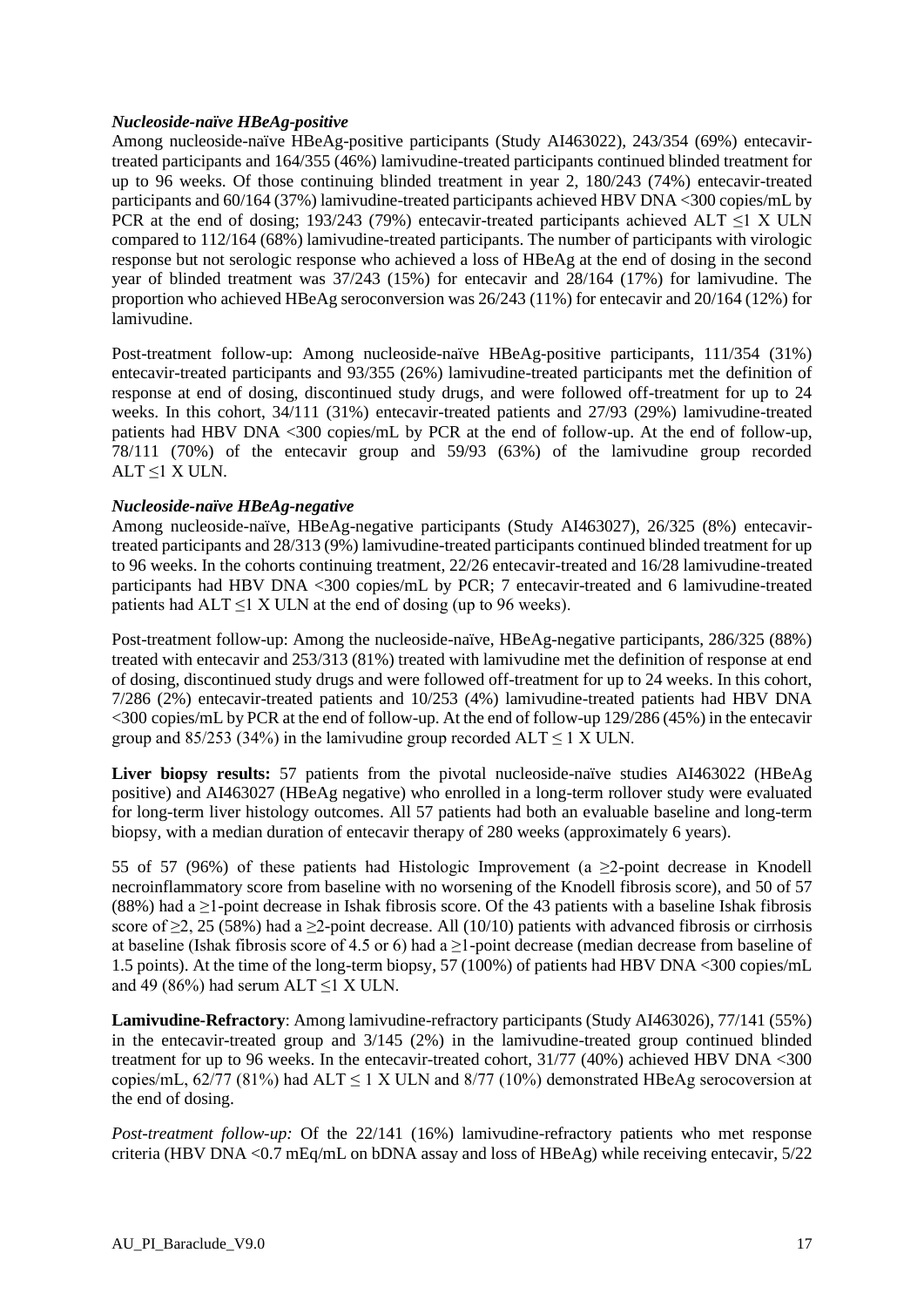(23%) had HBV DNA <300 copies/mL by PCR and 12/22 (55%) had ALT  $\leq$ 1 X ULN at the end of follow-up.

#### **Outcomes of Long-term Follow-up Study**

Study AI463080 was a randomized, global, observational, open-label Phase 4 study to assess long-term risks and benefits of BARACLUDE (0.5 mg/day or 1 mg/day) treatment as compared to other standard of care hepatitis B virus nucleos(t)ide analogues (nucs) in subjects with chronic HBV (CHB) infection.

A total of 12,378 patients with CHB were treated with ETV (n=6,216) or other standard of care HBV nucleoside (acid) treatment (non-ETV) (n=6,162). The patients were evaluated at baseline and subsequently twice a year (every 6 months) on clinical outcome events (COEs) for up to 10 years during the study. The principal COEs assessed in the study were overall malignant neoplasms, liver-related HBV disease progression, non-HCC malignant neoplasms, HCC, non-HCC HBV disease progression, and deaths, including liver-related deaths. The study data showed that ETV was not significantly associated with an increased risk of malignant neoplasms compared to use of other standard of care HBV nucs, as assessed by either the composite endpoint of overall malignant neoplasms or the individual endpoint of non-HCC malignant neoplasm. The most commonly reported malignancy was HCC followed by gastrointestinal malignancies with colorectal and gastric cancers representing the majority of the observed tumour types within the gastrointestinal system in both ETV and non-ETV groups. The data also showed that long-term ETV use was not associated with a lower occurrence of HBV disease progression or a lower rate of death overall.

There were significant population changes over the long-term follow-up period and more frequent postrandomisation treatment changes in the non-ETV group were noted. The study was underpowered to demonstrate a difference in the non-HCC malignancy rate because of the overall lower than expected background rate.

|                                                       |                         | <b>Number of Subjects</b><br>with Events |                                               |                      |
|-------------------------------------------------------|-------------------------|------------------------------------------|-----------------------------------------------|----------------------|
| <b>Endpoint</b> <sup>a</sup>                          | <b>ETV</b><br>$N=6,216$ | Non-ETV<br>$N=6,162$                     | <b>Hazard Ratio</b><br>[ETV:Non-ETV] $(CI)^b$ | P-value <sup>c</sup> |
| Primary endpoints                                     |                         |                                          |                                               |                      |
| Overall malignant neoplasm                            | 331                     | 337                                      | 0.93(0.800, 1.084)                            | 0.3553               |
| Liver-related<br><b>HBV</b><br>disease<br>progression | 350                     | 375                                      | 0.89(0.769, 1.030)                            | 0.1182               |
| Death                                                 | 238                     | 264                                      | 0.85(0.713, 1.012)                            | 0.0676               |
| Secondary endpoints                                   |                         |                                          |                                               |                      |
| Non-HCC malignant neoplasm                            | 95                      | 81                                       | 1.10(0.817, 1.478)                            |                      |
| <b>HCC</b>                                            | 240 <sup>d</sup>        | 263                                      | 0.87(0.727, 1.032)                            |                      |
| Liver-related death                                   | 46                      | 48                                       | 0.91(0.608, 1.365)                            |                      |
|                                                       |                         |                                          |                                               |                      |
|                                                       |                         |                                          |                                               |                      |

The principal COE assessment is shown in Table 13:

# **Table 13. Principal Analyses or Time to Adjudicated Events – Randomized Treated**

Overall malignant neoplasm is a composite event of HCC or non-HCC malignant neoplasm. Liver-related HBV disease progression is a composite event of liver-related death, HCC, or non-HCC HBV disease progression.<sup>b</sup> 95.03% CI for overall malignant neoplasm, death, and liver-related HBV disease progression; 95% CI for non- HCC malignant neoplasm, HCC, liver-related death, and non-HCC HBV disease progression.

 $c$  P-values are provided to the COEs that are primary endpoints per protocol specification.

One subject had a pre-treatment HCC event and was excluded from the analysis.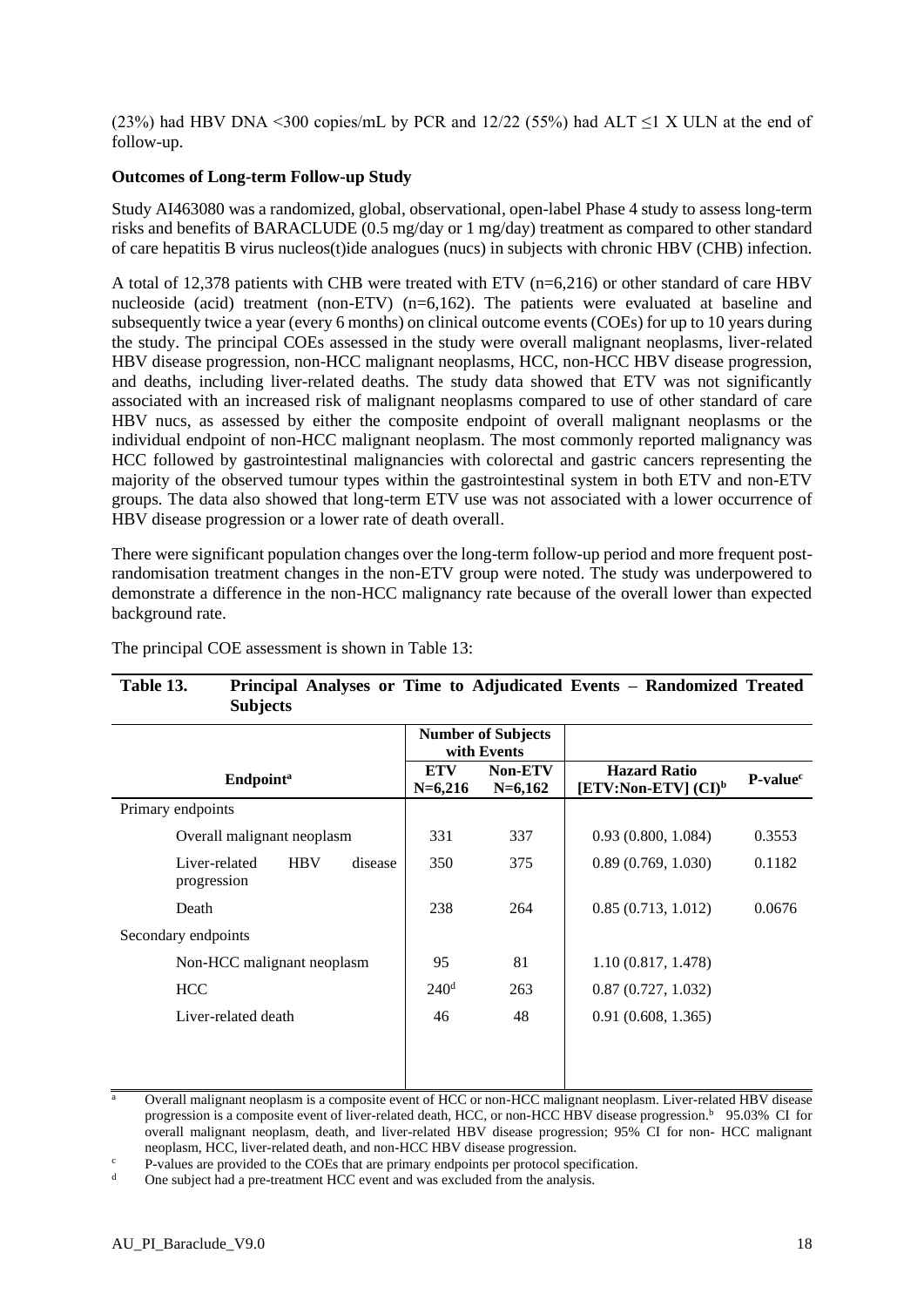#### **Special Populations**

#### **Patients with Decompensated Liver Disease**

Study AI463048 was a randomized, open-label study of BARACLUDE versus adefovir dipivoxil in 191 (of 195 randomised) patients with HBeAg-positive or –negative chronic HBV infection and evidence of hepatic decompensation, defined as Child-Turcotte-Pugh (CTP) score of 7 or higher. Patients were either HBV-treatment naïve or pretreated (excluding pretreatment with BARACLUDE, adefovir dipivoxil, or tenofovir disoproxil fumarate). At baseline, patients had a mean serum HBV DNA by PCR of 7.83  $log_{10}$  copies/mL and mean ALT level of 100 U/L; 54% of patients were HBeAgpositive; 35% had genotypic evidence of lamivudine resistance. The baseline mean CTP score was 8.6. The dose of BARACLUDE in this study was 1 mg once daily. BARACLUDE was superior to adefovir dipivoxil on the primary efficacy endpoint of mean change from baseline in serum HBV DNA by PCR at Week 24. Results for selected study endpoints at Weeks 24 and 48 are shown in Table 14.

#### **Table 14. Selected Endpoints at Weeks 24 and 48, Patients with Decompensated Liver Disease, Study AI463048.**

|                                                                                                           |                                   | Week 24                                       | Week 48                           |                                               |  |
|-----------------------------------------------------------------------------------------------------------|-----------------------------------|-----------------------------------------------|-----------------------------------|-----------------------------------------------|--|
|                                                                                                           | <b>Baraclude 1mg</b><br>$(n=100)$ | <b>Adefovir</b><br>Dipivoxil 10mg<br>$(n=91)$ | <b>Baraclude 1mg</b><br>$(n=100)$ | <b>Adefovir</b><br>Dipivoxil 10mg<br>$(n=91)$ |  |
| HBV DNA <sup>a</sup>                                                                                      |                                   |                                               |                                   |                                               |  |
| Proportion<br>undetectable (<300<br>copies/mL)                                                            | 49%*                              | 16%                                           | 57%*                              | 20%                                           |  |
| Mean change from<br>baseline $(log_{10}$<br>copies/mL)                                                    | $-4.48*$                          | $-3.40$                                       | $-4.66$                           | $-3.90$                                       |  |
| Stable or improved<br>CTP scoreb                                                                          | 66%                               | 71%                                           | 61%                               | 67%                                           |  |
| Model for End-<br><b>Stage Liver Disease</b><br>(MELD) score<br>Mean change from<br>baseline <sup>c</sup> | $-2.0$                            | $-0.9$                                        | $-2.6$                            | $-1.7$                                        |  |
| HBsAg loss                                                                                                | 1%                                | $\mathbf{0}$                                  | 5%                                | $\boldsymbol{0}$                              |  |
| Normalisation of: <sup>d</sup>                                                                            |                                   |                                               |                                   |                                               |  |
| ALT $(\leq 1$ X ULN)                                                                                      | 46/78 (59%)*                      | 28/71 (39%)                                   | 49/78 (63%)*                      | 33/71 (46%)                                   |  |
| Albumin $(≥1 X)$<br>LLN)                                                                                  | 20/82 (24%)                       | 14/69 (20%)                                   | 32/82 (39%)                       | 20/69 (29%)                                   |  |
| Bilirubin $(\leq 1 X)$<br>ULN)                                                                            | 12/75(16%)                        | 10/65(15%)                                    | 15/75 (20%)                       | 18/65 (28%)                                   |  |
| Prothrombin time<br>$(\leq 1$ X ULN)                                                                      | 9/95(9%)                          | 6/82(7%)                                      | 8/95(8%)                          | 7/82(9%)                                      |  |

<sup>a</sup> Roche COBAS Amplicor PCR assay (LLOQ = 300 copies/mL).<br> **b** Defined as decrease or no change from baseline in CTB score

<sup>b</sup> Defined as decrease or no change from baseline in CTP score.

Baseline mean MELD score was 17.1 for ETV and 15.3 for adefovir dipivoxil.

Denominator is patients with abnormal values at baseline.

 $*$  p<0.05.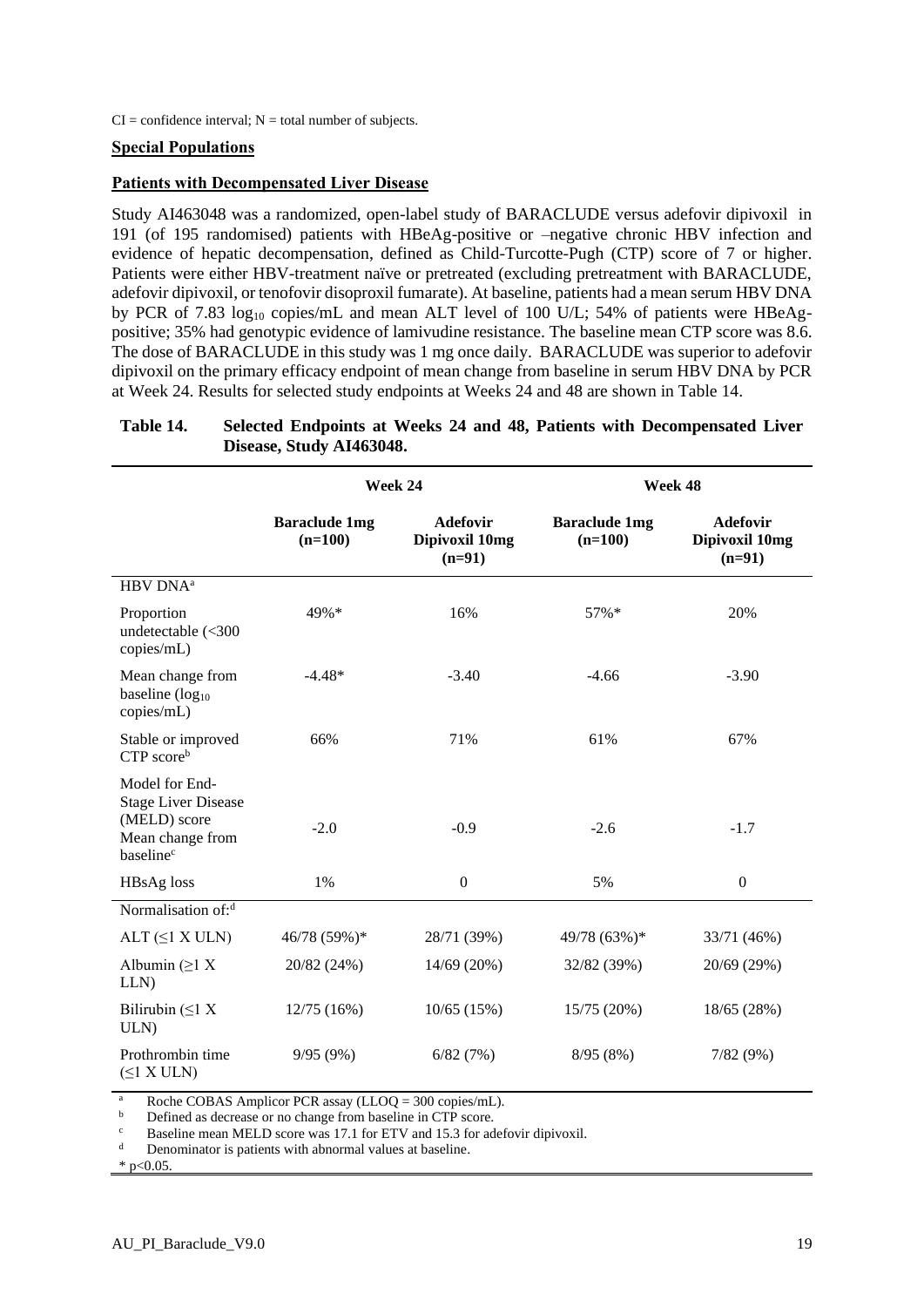#### **HIV/HBV Co-infected Patients**

Study AI463038 was a randomized, double-blind, placebo-controlled study of BARACLUDE versus placebo in 68 patients co-infected with HIV and HBV who were lamivudine refractory (experienced recurrence of HBV viremia while receiving a lamivudine-containing HAART [highly active antiretroviral therapy] regimen). Patients continued their lamivudine-containing HAART regimen (lamivudine dose 300 mg/day) and were assigned to add either BARACLUDE 1 mg once daily (51 patients) or placebo (17 patients) for 24 weeks followed by an open-label phase for an additional 24 weeks where all patients received BARACLUDE. At baseline, patients had a mean serum HBV DNA level by PCR of 9.13  $log_{10}$  copies/mL. Most patients were HBeAg-positive at baseline, with a mean baseline ALT level of 71.5 U/L. Biochemical and virologic endpoints at Week 24 are shown in Table 15.

|  | Table 15. |  |  |  |  | <b>Biochemical and Virologic Endpoints at Week 24, Study AI463038</b> |
|--|-----------|--|--|--|--|-----------------------------------------------------------------------|
|--|-----------|--|--|--|--|-----------------------------------------------------------------------|

|                                                   | Baraclude 1 mg <sup>a</sup><br>$n=51$ | <b>Placebo</b> <sup>a</sup><br>$n=17$ | <b>Difference</b><br><b>Baraclude-</b><br><b>Placebo</b><br>$(95\% \text{ CI})$ |
|---------------------------------------------------|---------------------------------------|---------------------------------------|---------------------------------------------------------------------------------|
| HBV DNA (by PCR assay b)                          |                                       |                                       |                                                                                 |
| (<300<br>undetectable<br>Proportion<br>copies/mL) | 3/51(6%)                              | $\theta$                              | $5.9\%$ ( $-0.6,12.3$ )                                                         |
| from<br>baseline<br>change<br>Mean<br>$(log_{10}$ | $-3.65$                               | $+0.11$                               | $-3.75^{\circ}$ ( $-4.47, -3.04$ )                                              |
| copies/mL)                                        | $(n=48)$                              | $(n=16)$                              |                                                                                 |
| ALT normalisation $(\leq 1x$ ULN)                 | 12/35 (34%)                           | 1/12(8%)                              | $26.0^d$ (3.8,48.1)                                                             |

All patients also received a lamivudine-containing HAART regimen.

 $\frac{b}{c}$  Roche COBAS Amplicor PCR assay.

 $p < 0.0001$ .

 $p = 0.08$ 

At the end of the open-label phase (Week 48), the mean change from baseline HBV DNA by PCR for patients originally assigned to entecavir was -4.20  $log_{10}$  copies/mL (n=43); 4/51 (8%) patients had HBV DNA <300 copies/mL by PCR; and 13/35 (37%) patients with abnormal ALT at baseline had ALT normalisation. Entecavir has not been evaluated in HIV/HBV co-infected patients who are not concurrently receiving effective HIV treatment (see 4.4 Special warnings and precautions for use: Coinfection with HIV).

#### **Liver Transplant Recipients**

The safety and efficacy of BARACLUDE 1 mg once daily were assessed in a single-arm, open label study in 65 patients who received a liver transplant for complications of chronic HBV infection and had HBV DNA  $\lt 172$  IU/mL (approximately 1000 copies/mL) at the time of transplant. The study population was 82% male, 39% Caucasian, and 37% Asian, with a mean age of 49 years; 89% of patients had HBeAg-negative disease at the time of transplant. Of the 61 patients who were evaluable for efficacy (received BARACLUDE for at least 1 month), 60 also received hepatitis B immune globulin as part of the post-transplant prophylaxis regimen. At Week 72 post-transplant, none of the evaluable patients had HBV recurrence [defined as HBV DNA ≥50 IU/mL (approximately 300 copies/mL)] by last-observation-carried forward analysis. The frequency and nature of adverse events in this study were consistent with those expected in patients who have received a liver transplant and the known safety profile of BARACLUDE.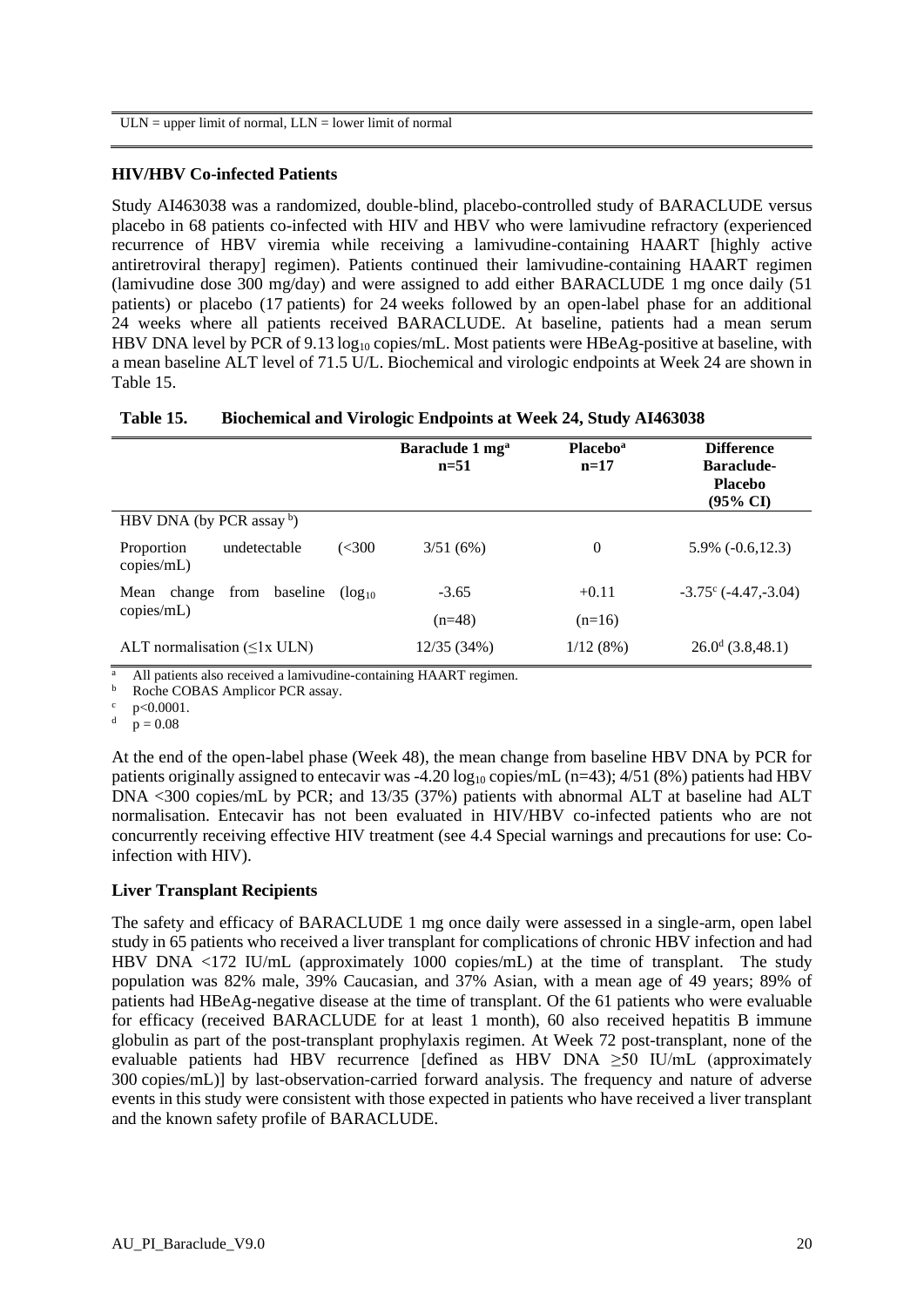# **5.2 PHARMACOKINETIC PROPERTIES**

## **Absorption**

In healthy participants, entecavir was rapidly absorbed with peak plasma concentrations occurring between 0.5 and 1.5 hours. There was a dose-proportionate increase in peak plasma concentration  $(C_{\text{max}})$ and area under the concentration-time curve (AUC) values following multiple doses ranging from 0.1 to 1 mg. Steady-state was achieved after 6-10 days of once-daily dosing with approximately 2-fold accumulation.  $C_{\text{max}}$  and trough plasma concentration ( $C_{\text{trough}}$ ) at steady-state were 4.2 and 0.3 ng/mL, respectively, for a 0.5 mg dose, and 8.2 and 0.5 ng/mL, respectively, for a 1 mg dose. In healthy participants, the bioavailability of the tablet was 100% relative to the oral solution.

Oral administration of entecavir 0.5 mg with a standard high-fat meal (945 kcal, 54.6 g fat) or a light meal (379 kcal, 8.2 g fat) resulted in a minimal delay in absorption (1-1.5 hour fed vs. 0.75 hour fasted), a decrease in Cmax of 44-46%, and a decrease in AUC of 18-20%. Therefore, BARACLUDE should be administered on an empty stomach (at least 2 hours before a meal and at least 2 hours after a meal) (see 4.2 Dose and method of administration).

# **Distribution**

The estimated volume of distribution for entecavir was in excess of total body water, suggesting that it has good penetration into tissues. Protein binding to human serum protein *in vitro* was approximately 13%.

#### **Metabolism**

Entecavir is not a substrate, inhibitor, or inducer of the CYP450 enzyme system. At concentrations approximately 10,000-fold higher than those obtained in humans, entecavir inhibited none of the major human CYP450 enzymes 1A2, 2C9, 2C19, 2D6, 3A4, 2B6, and 2E1. At concentrations approximately 340-fold higher than those observed in humans, entecavir did not induce the human CYP450 enzymes 1A2, 2C9, 2C19, 3A4, 3A5, and 2B6. Following administration of <sup>14</sup>C-entecavir in humans and rats, no oxidative or acetylated metabolites and minor amounts of the phase II metabolites glucuronide and sulfate conjugates were observed.

#### **Excretion**

After reaching peak levels, entecavir plasma concentrations decreased in a bi-exponential manner with a terminal elimination half-life of approximately 128-149 hours. The observed drug accumulation index is approximately 2-fold with once-daily dosing, suggesting an effective accumulation half-life of about 24 hours.

Entecavir is predominantly eliminated by the kidney with urinary recovery of unchanged drug at steady-state ranging from 62% to 73% of the dose. Renal clearance is independent of dose and ranges between 360 and 471 mL/min suggesting that entecavir undergoes both glomerular filtration and net tubular secretion.

#### **Special Populations**

#### **Gender/race**

The pharmacokinetic profile of entecavir does not vary by gender or race.

# **Elderly**

The pharmacokinetic profile of entecavir does not vary by age.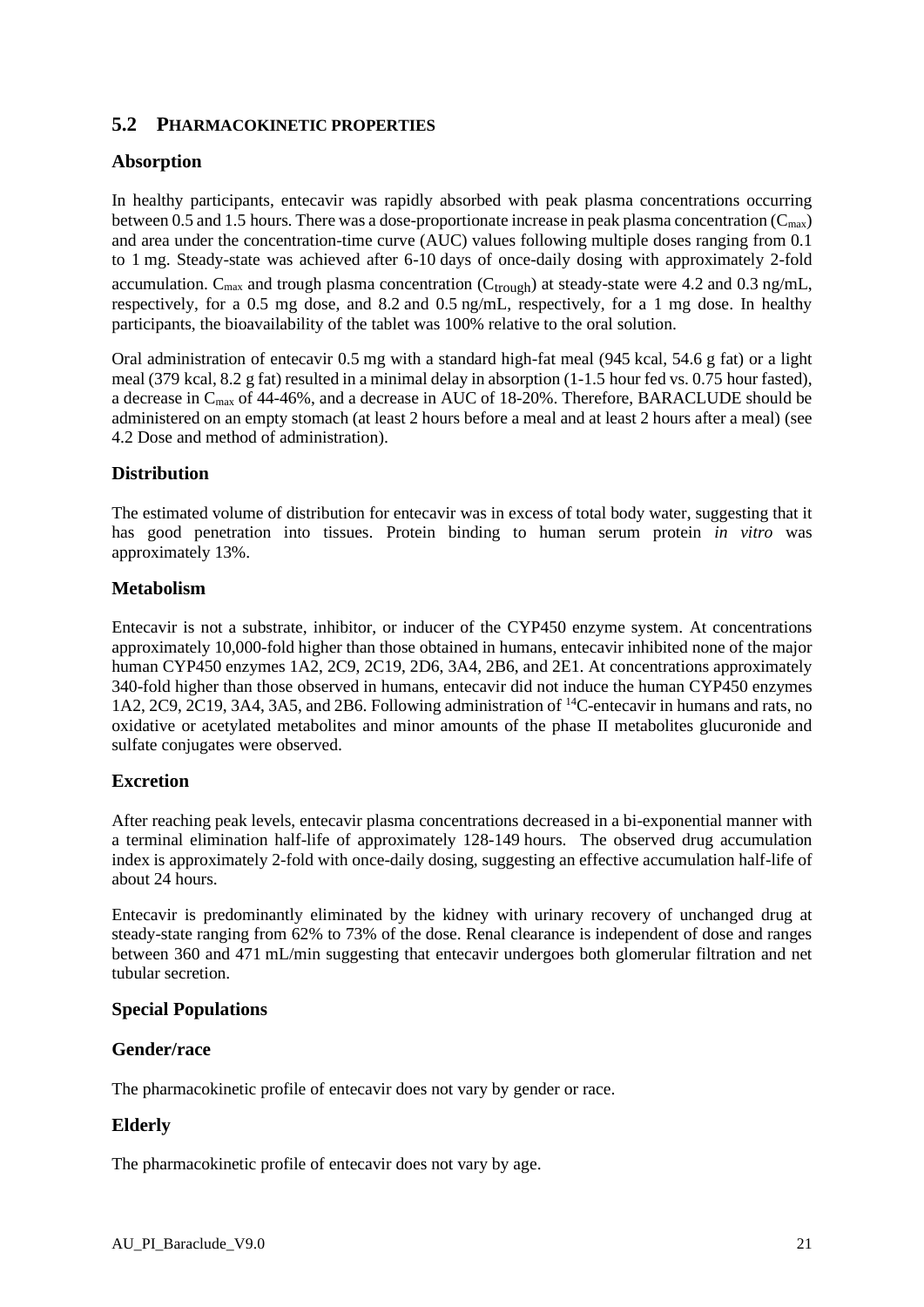## **Renal impairment**

The pharmacokinetics of entecavir following a single 1 mg dose were studied in patients (without chronic hepatitis B infection) with selected degrees of renal impairment, including patients whose renal impairment was managed by hemodialysis or continuous ambulatory peritoneal dialysis (CAPD). Results are shown in Table 16.

|                                            | <b>Renal Function Group</b><br><b>Baseline Creatinine Clearance (mL/min)</b> |                               |                                     |                                  |                                                                        |                                                         |
|--------------------------------------------|------------------------------------------------------------------------------|-------------------------------|-------------------------------------|----------------------------------|------------------------------------------------------------------------|---------------------------------------------------------|
|                                            | <b>Unimpaired</b><br>> 80<br>$(n=6)$                                         | Mild<br>$>50$ -≤80<br>$(n=6)$ | <b>Moderate</b><br>30-50<br>$(n=6)$ | <b>Severe</b><br>$30$<br>$(n=6)$ | <b>Severe</b><br><b>Managed with</b><br><b>Hemodialysis</b><br>$(n=6)$ | <b>Severe</b><br><b>Managed</b><br>with CAPD<br>$(n=4)$ |
| $C_{\text{max}}$ (ng/mL)<br>$(CV\%)$       | 8.1<br>(30.7)                                                                | 10.4<br>(37.2)                | 10.5<br>(22.7)                      | 15.3<br>(33.8)                   | 15.4<br>(56.4)                                                         | 16.6<br>(29.7)                                          |
| $AUC_{(0-T)}$<br>$(ng\cdot hr/mL)$<br>(CV) | 27.9<br>(25.6)                                                               | 51.5<br>(22.8)                | 69.5<br>(22.7)                      | 145.7<br>(31.5)                  | 233.9<br>(28.4)                                                        | 221.8<br>(11.6)                                         |
| $CLR$ (mL/min)<br>(SD)                     | 383.2<br>(101.8)                                                             | 197.9<br>(78.1)               | 135.6<br>(31.6)                     | 40.3<br>(10.1)                   | NA.                                                                    | <b>NA</b>                                               |
| CLT/F (mL/min)<br>(SD)                     | 588.1<br>(153.7)                                                             | 309.2<br>(62.6)               | 226.3<br>(60.1)                     | 100.6<br>(29.1)                  | 50.6<br>(16.5)                                                         | 35.7<br>(19.6)                                          |

## **Table 16. Pharmacokinetic Parameters of Entecavir in Participants with Selected Degrees of Renal Impairment**

CLR=renal clearance; CLT/F=apparent oral clearance.

Dosage adjustment is recommended for patients with a creatinine clearance  $\leq 50$  mL/min, including patients on hemodialysis or CAPD. (See 4.2 Dose and method of administration: Renal Impairment.)

Following a single 1 mg dose of entecavir, hemodialysis removed approximately 13% of the entecavir dose over 4 hours and CAPD removed approximately 0.3% of the dose over 7 days. Entecavir should be administered after hemodialysis.

#### **Hepatic impairment**

The pharmacokinetics of entecavir following a single 1 mg dose were studied in patients (without chronic hepatitis B infection) with moderate and severe hepatic impairment. The pharmacokinetics of entecavir were similar between hepatically impaired patients and healthy control participants; therefore, no dosage adjustment of BARACLUDE is recommended for patients with hepatic impairment.

#### **Post-liver transplant**

Entecavir exposure in HBV-infected liver transplant recipients on a stable dose of cyclosporine A  $(n=5)$ or tacrolimus (n=4) was approximately 2-fold the exposure in healthy participants with normal renal function. Altered renal function contributed to the increase in entecavir exposure in these patients. Before and during BARACLUDE therapy in liver transplant recipients receiving cyclosporine or tacrolimus, renal function should be carefully evaluated (see 4.2 Dose and method of administration: Renal Impairment).

## **Paediatrics**

Pharmacokinetic studies have not been conducted in children.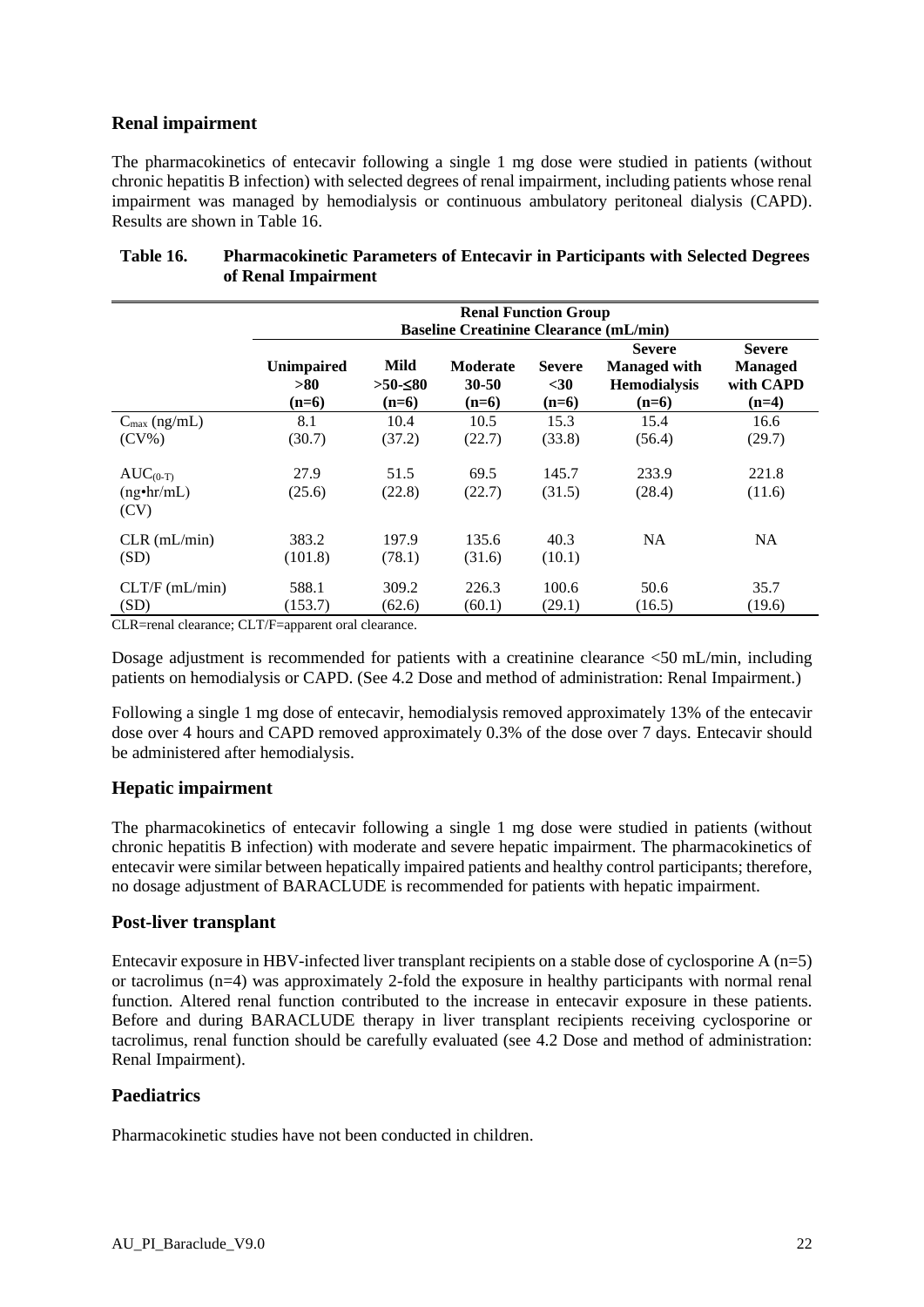## **Drug Interactions**

Entecavir is not a substrate, inhibitor, or inducer of the CYP450 enzyme system (see 5.2 Pharmacokinetic properties: Metabolism and Elimination). The pharmacokinetics of entecavir are unlikely to be affected by coadministration with agents that are either metabolized by, inhibit, or induce the CYP450 system. Likewise, the pharmacokinetics of known CYP substrates are unlikely to be affected by coadministration of entecavir.

The steady-state pharmocokinetics of entecavir and coadministered drug were not altered in interaction studies of entecavir with each of the following:

- lamivudine.
- adefovir dipivoxil,
- tenofovir disoproxil fumarate (see also 4.5 Interactions with other medicines and other forms of interactions).

A pilot study in nine HBV-infected liver transplant recipients suggested that concurrent cyclosporine A  $(n=5)$  or tacrolimus  $(n=4)$  therapy did not affect the pharmacokinetics of entecavir (see 5.1) Pharmacodynamic properties: Special Populations - Post-Liver Transplant**)**. The effect of entecavir on the pharmacokinetics of cyclosporine A or tacrolimus is unknown.

# **5.3 PRECLINICAL SAFETY DATA**

#### **Genotoxicity**

Entecavir was not genotoxic in *in vitro* assays for bacterial gene mutation, cell transformation and DNA repair, or in an *in vivo* micronucleus assay for clastogenicity. High concentrations were clastogenic *in vitro* in human lymphocyte (>10  $\mu$ g/mL) and mouse L5178Y<sup>+/-</sup> lymphoma cell (>28  $\mu$ g/mL) assays, with evidence that the L5178Y<sup>+/-</sup> cell response was related to perturbation of cellular deoxyribonucleotide triphosphate pools.

#### **Carcinogenicity**

Two year carcinogenicity studies with entecavir were conducted in mice and rats. In mice, entecavir was administered orally at 4 dosage levels representing exposure multiples of 1, 2.4, 10 and 34 times human exposure at the 1mg dose. The doses in rats achieved exposure multiples relative to the human 1mg dose of <0.3, 0.3, 3.9 and 29 times and 0.3, 0.6, 3.6 and 20 times in males and females, respectively. Increases in the incidence of lung tumours were observed in male and female mice at exposures  $\geq 2.4$ times that in humans. Mechanistic studies suggest the lung tumours are likely to be species-specific to mice and probably not relevant to humans. In male rats, entecavir caused pancreatic acinar cell hyperplasia and adenomas at ≥3.9 times human exposure. An increase in skin fibromas was seen in female rats at ≥3.6 times the exposure in humans at 1 mg/day. The incidence of microglial tumours was increased in rats at and above 0.3 times the exposures in humans at 1 mg/day, reaching statistical significance at 20 times human exposure. Other tumours, which were observed only at exposures  $\geq 20$ times the exposure in humans at 1 mg/day, included hepatocellular adenomas and/or carcinomas (mice, rates), vascular tumours (mice, rats) salivary duct adenoacanthomas (mice), kidney oncocytoma and malignant mesenchymal tumours (rats), and Zymbal's gland carcinomas (rats; no human counterpart). With the exception of the mouse lung tumours, disruption of cellular deoxyribonucleotide triphosphated (dNTP) poolsis likely a significant factor in the carcinogenicity of entecavir, which involves a threshold mechanism. These tumours were generally late appearing and required long term exposure. Based on animal data, an increased risk of cancer in humans treated with entecavir for an extended period cannot be excluded (see 5.1 Pharmacodynamic properties: Clinical trials).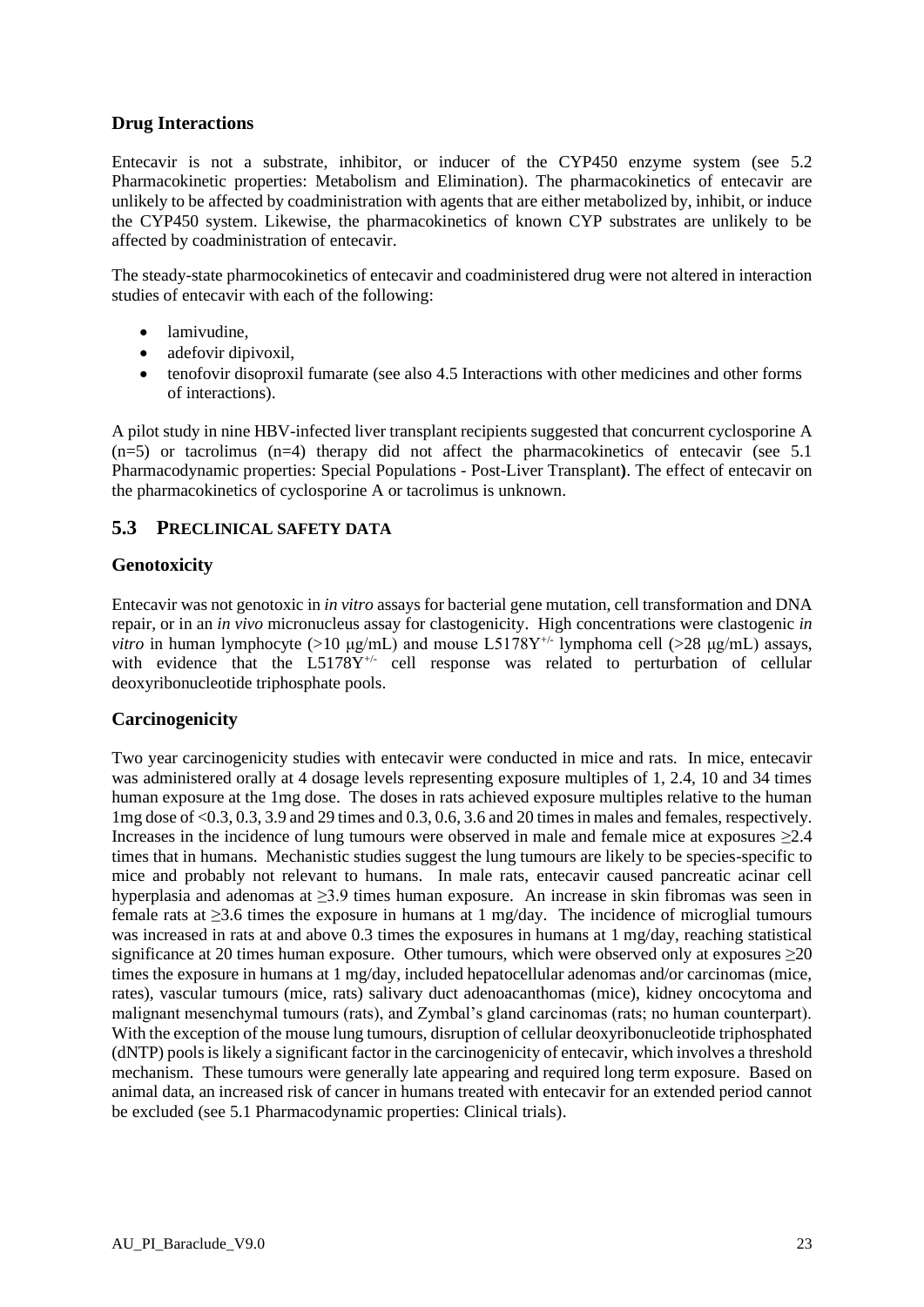# **6 PHARMACEUTICAL PARTICULARS**

# **6.1 LIST OF EXCIPIENTS**

## **0.5 mg film-coated tablet**

Lactose monohydrate, microcrystalline cellulose, crospovidone, povidone, and magnesium stearate, titanium dioxide, hypromellose, Macrogol 400, polysorbate 80.

# **1.0 mg film-coated tablet**

Lactose monohydrate, microcrystalline cellulose, crospovidone, povidone, and magnesium stearate, titanium dioxide, hypromellose, Macrogol 400 and iron oxide red CI177491.

# **6.2 INCOMPATIBILITIES**

Incompatibilities were either not assessed or not identified as part of the registration of this medicine.

# **6.3 SHELF LIFE**

In Australia, information on the shelf life can be found on the public summary of the Australian Register of Therapeutic Goods (ARTG). The expiry date can be found on the packaging

#### **6.4 SPECIAL PRECAUTIONS FOR STORAGE**

Store below 30°C. Store in original package.

#### **6.5 NATURE AND CONTENTS OF CONTAINER**

Aluminum/Aluminum blister packs of 30 tablets.

#### **6.6 SPECIAL PRECAUTIONS FOR DISPOSAL**

Any unused medicinal product or waste material should be discarded in accordance with local requirements.

In Australia, unwanted medicines can be returned to local pharmacies involved in the Return Unwanted Medicines (RUM) Project.

#### **6.7 PHYSICOCHEMICAL PROPERTIES**

#### **Chemical structure**

Entecavir, is a guanosine nucleoside analogue with selective activity against hepatitis B virus (HBV). The chemical name for entecavir is 2-amino-1,9-dihydro-9-[(*1S,3R,4S*)-4-hydroxy-3-(hydroxymethyl)- 2-methylenecyclopentyll-6*H*-purin-6-one, monohydrate. Its molecular formula is C<sub>12</sub>H<sub>15</sub>N<sub>5</sub>O<sub>3</sub>•H<sub>2</sub>O, which corresponds to a molecular weight of 295.3. Entecavir has the following structural formula: